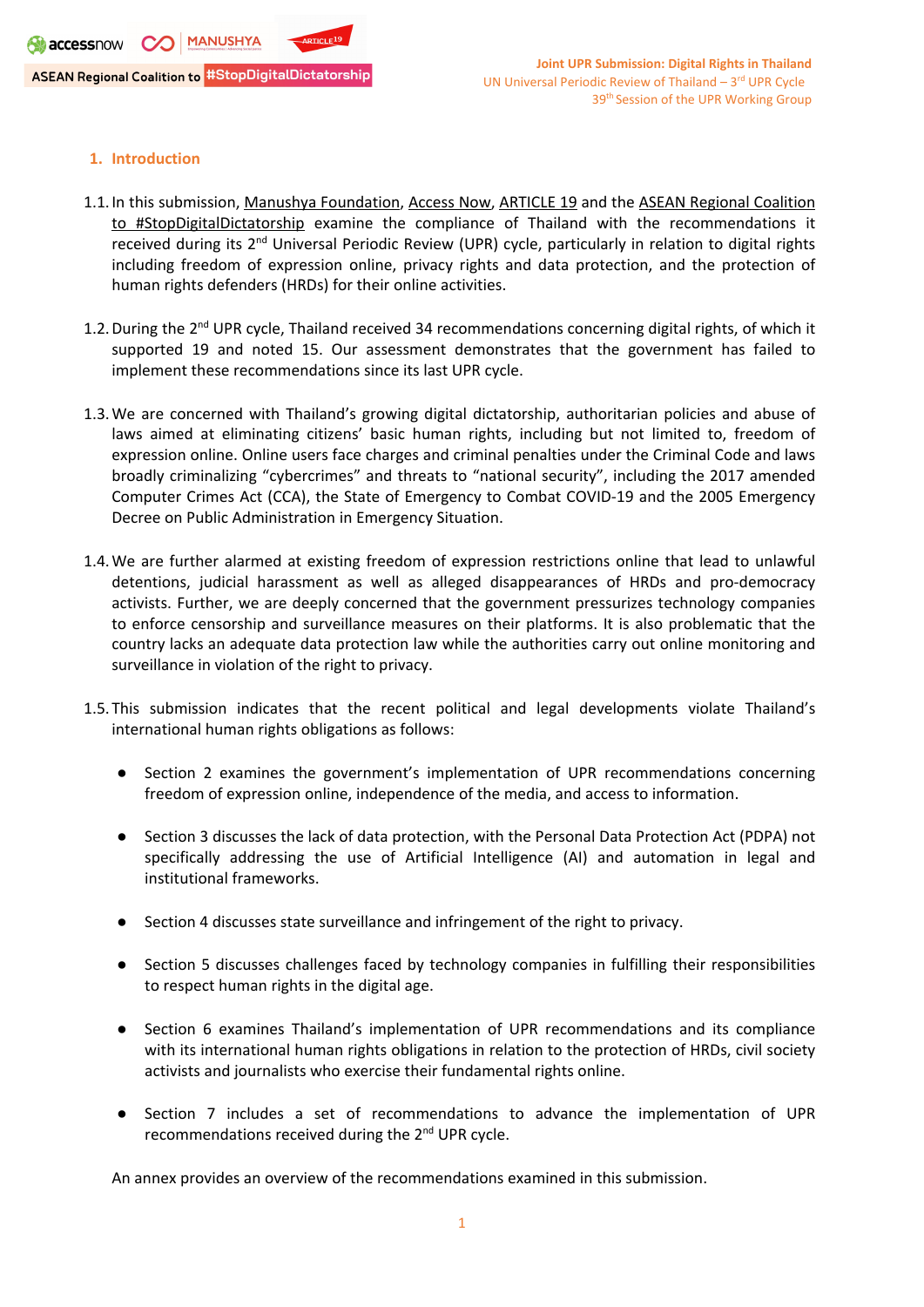**S** accessnow CO MANUSHYA **ASEAN Regional Coalition to #StopDigitalDictatorship** 

### **2. Right to Freedom of Expression Online**

- 2.1. During the 2<sup>nd</sup> UPR cycle, Thailand received 28 recommendations on the rights to freedom of expression and access to information. The government pledged to "bring national legislation on freedom of expression in compliance with international law" and "ensure that the right to freedom of expression is fully respected and its exercise facilitated, including with respect to the drafting and adopting of the new Constitution." Of the 28 recommendations received, only 13 were accepted and 15 were noted. So far, the government has failed to implement any of the 28 recommendations on freedom of expression.
- 2.2.The 2017 Constitution protects the right to freedom of expression under Sections 34 and 36, with limitations relating to national security, public interest, and public health and order. The Constitution also guarantees media freedom without any censorship under Section 35 and only authorizes restrictions if the country is at war. Further, access to information is recognized as <sup>a</sup> fundamental right under both Sections 41 and 59 of the Constitution.
- 2.3.*Articles 112, 116, 328 to 333 of the Criminal Code Article 112 of the Criminal Code* or the crime of *lèse majesté* - has been frequently abused to impose illegitimate restrictions on freedom of expression online.<sup>1</sup> Article 112 forbids any criticism of the monarchy and the royal family's members, and imposes harsh penalties of imprisonment of up to 15 years for each charge. In <sup>a</sup> recent case, Anchan Preelert was sentenced to <sup>a</sup> record of 87 years in prison for sharing video clips allegedly criticizing the monarchy back in 2015. $^2$  Her sentence was halved to 43 and a half years after she pleaded guilty to the charge. As of 22 March 2021, 66 lèse-majesté cases have been filed against 76 pro-democracy activists. 3 *Article 116 of the Criminal Code* – <sup>a</sup> sedition-like offence enforcing <sup>a</sup> penalty of up to 7 years' imprisonment – has also been abused to target online expression critical of the authorities or the monarchy. As of November 2020, 46 people have been charged under Article 116. Similarly, criminal defamation charges under *Articles 326 to 333 of the Criminal Code* have also been brought against individuals deemed to express opinions and share information critical of the regime online. Article 328 in particular prohibits defamation by means of <sup>a</sup> document, video, drawing, or "any other means" with up to two years' imprisonment and hefty fines. On 19 November 2020, The Prime Minister announced that the government would enforce "all laws and all articles", possibly including Article 112, against anti-government protesters expressing their demands of removal and reform of the monarchy.<sup>4</sup> Following the PM's call, royalists started to scour the internet and report on alleged cases of *lèse majest*é, targeting protesters. 5 Pro-democracy movement organizers Chonthicha "Lookkate" Jangrew and Panupong "Mike" Chadnok, who is currently detained on <sup>a</sup> separate 112 charge, have been charged under Article 112 and the Computer Crimes Act, over Facebook posts promoting monarchy reform, $^6$  emblematic of how authorities pursue multiple charges to compound punishment.
- 2.4.*The Weaponizing of the Computer Crime Act* The government also monitors and limits free speech via the Computer Crimes Act (CCA) and <sup>a</sup> new Cybersecurity Act (2019). The CCA imposes charges on <sup>a</sup> person who circulates "false information" via online means. Section 14 (1) states that <sup>a</sup> person is liable for their involvement and storage of any false information on another person; Section 14 (3) strictly bans sharing of any information that "could threaten national security"<sup>7</sup> and Section 14 (5) applies penalties to the "forwarding and sharing of (prohibited) content." 8 Section 16 further establishes that any electronically edited, altered and added picture, which can hurt <sup>a</sup> person'<sup>s</sup> image, will be penalized. Currently, the CCA is being abused to target dissenting online voices under "national security", <sup>a</sup> term that is interpreted broadly by the government. For instance, most of the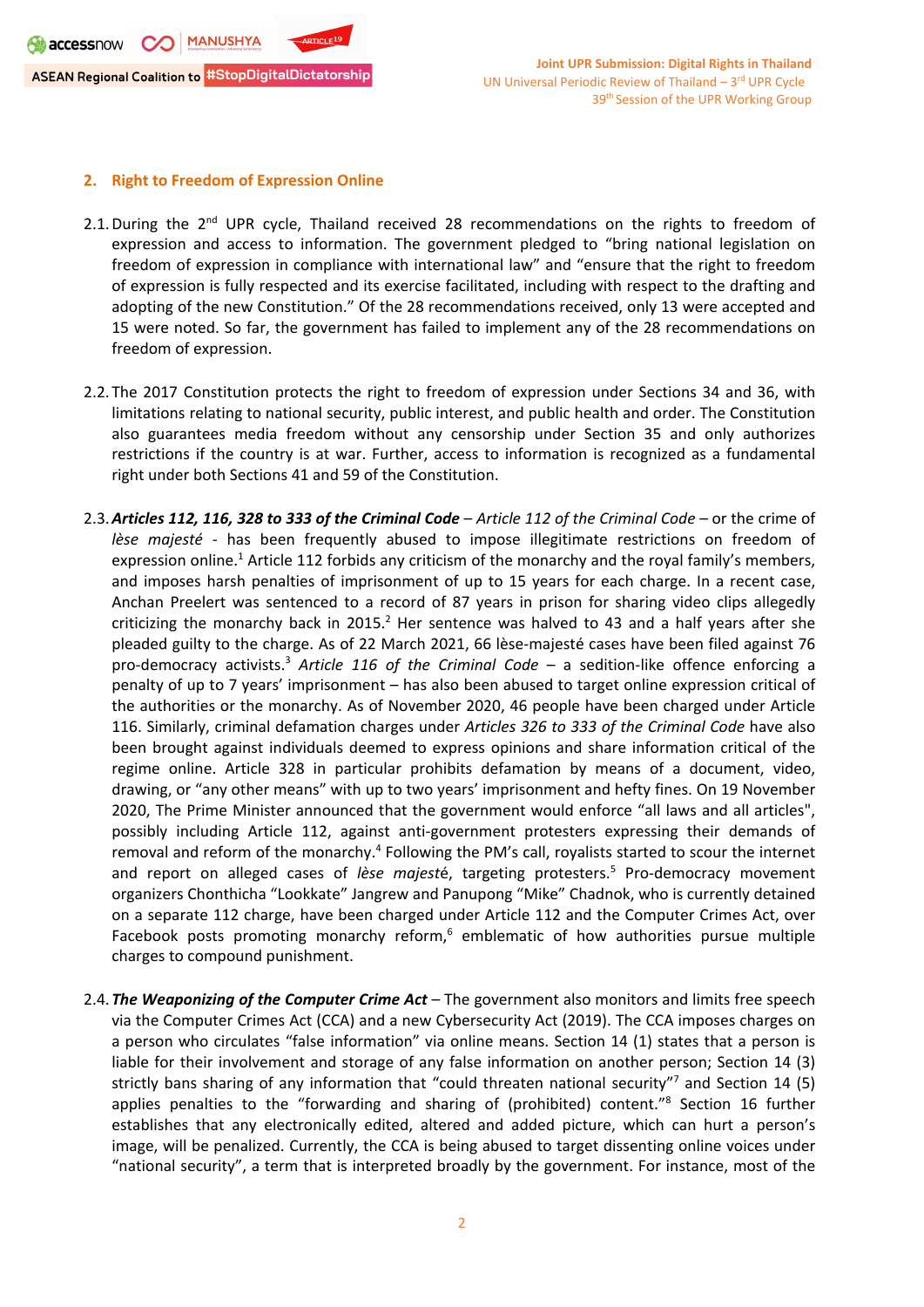complaints investigated by the Ministry of Digital Economy and Society (MDES) are related to national security and politics, as shared by its former Minister in December 2020 during an interview. Among 16,048 cases received from 31 July to 17 December 2020, 6,855 complaints are related to national security and 4,241 complaints are related to politics (11,96 cases in total). $^{\text{\textregistered}}$ 

- 2.5.**The misuse of Emergency Decrees** further worsened restrictions on freedom of expression online. The state of emergency to combat COVID-19 was announced on 24 March 2020<sup>10</sup> and it has since been used to judicially harass individuals criticizing the government'<sup>s</sup> measures to contain the pandemic. For example, Danai Usama was arrested and charged under the CCA'<sup>s</sup> Section 14 (2) for criticizing online the lack of screening measures for COVID-19 symptoms at the Suvarnabhumi Airport. His trial will be in May 2021.<sup>11</sup> A user going by the name of "Niranam" was arrested for posting about the King on Twitter following which he was indicted under CCA'<sup>s</sup> section 14(3) and released on bail. The prosecutor later discontinued his case. However, not long after he was charged on more grounds under the CCA. If found guilty, he faces up to 40 years in jail.<sup>12</sup> Further, following the live Facebook broadcast of popular political opposition leader Thanathorn Juangroongruangkit questioning the government'<sup>s</sup> handling of COVID-19 vaccines in January 2021, MDES filed <sup>a</sup> complaint against him under Article 112 and the CCA, and requested the court to order the blocking of the online clip. On 8 February 2021, the order was dismissed by the court, which informed MDES that single-party inquiry would no longer be allowed, as the court will have to summon the accused to the inquiry before it decides whether or not to order the blocking or closure of online content.<sup>13</sup>
- 2.6.The government also restrains press independence through the Broadcasting and Television Business Act, which allows the National Broadcasting and Telecommunications Commission (NBTC) to suspend or revoke licenses of radio or television operators broadcasting content that is deemed false, defamatory to the monarchy, harmful to national security, or critical of the government.<sup>14</sup> Due to strict media controls, Thai people increasingly used the digital space to exercise their right to freedom of expression. This has in turn led to <sup>a</sup> crackdown on online media, in particular since the Thai military-backed government attempts to impose <sup>a</sup> digital dictatorship on the rights and freedom of Thai people and free media. Through these efforts, the government has sought to prevent people from sharing with the world the truth about **#WhatsHappeningInThailand**, including police violence at pro-democracy protests. In October 2020, an order was enacted under the Emergency Decree to silence four independent media agencies ([VoiceTV](https://www.instagram.com/voicetv/), [T](https://www.instagram.com/thestandardth.ig/)he [Standard](https://www.instagram.com/thestandardth.ig/), [Prachatai](https://www.instagram.com/prachatai_ig/) and The [Reporters](https://www.instagram.com/the.reportersth/)) and the youth-led pro-democracy group Free [Youth](https://www.instagram.com/freeyouth.ig/).<sup>15</sup> Consequently, the online media outlet Voice TV was ordered to close down for violating the CCA and the Emergency Decree for covering the prodemocracy protests, though later the order was lifted.<sup>16</sup>
- 2.7.The authorities have been extensively restricting access to information online and taking down content from online platforms. The exact number of URLs blocked remains unknown. In November 2020, the Minister of DES issued <sup>a</sup> warning on his Facebook page about posting inappropriate content on social media and claimed that 1,887 illegal URLs have been found between 1 September and 29 October 2020.<sup>17</sup> Additionally, the international petition website change.org was blocked in October 2020, after <sup>a</sup> petition critical of the monarchy became popular on the platform. The government also requested internet and mobile services providers to block Telegram, <sup>a</sup> messaging app highly used by youth protesters.  $^{18}$  The app remains accessible at the time of writing.
- 2.8.Additionally, the government established an "anti-fake news" center in November 2019, tasked with monitoring "fake news" that 1) directly affects general public; 2) creates disharmony in society; 3) creates hoax or false myths; or 4) destroys the country's image.<sup>19</sup> The definition of "fake news" and scope of the center'<sup>s</sup> mandate is overbroad and appears to be used to target critical dissent. The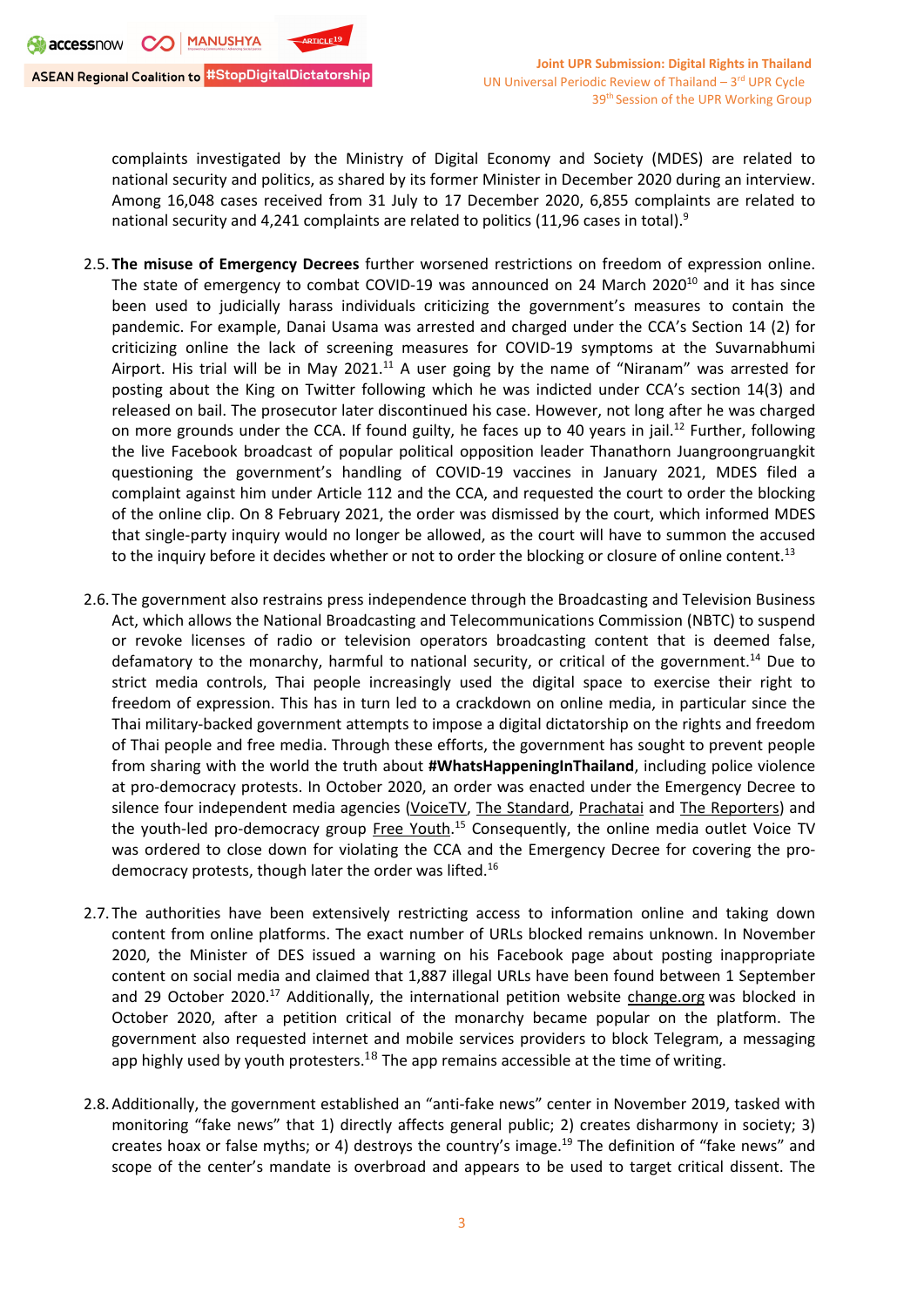center is responsible for issuing "corrections" to any false assertions through its website, social media accounts and news outlets.<sup>20</sup> Additionally, a new cyber police unit with 1,700 officers was approved in May 2020, to monitor cybercrimes, including those related to "fake news". On 6 September 2020, the Technology Crime Investigation Police Bureau (TCIPB) or "Cyber Police Bureau'' was formed, with responsibilities to enforce the CCA and Cybersecurity Act and to investigate cybersecurity crime, giving more power to the police to crackdown on dissenting voices.<sup>21</sup>

- 2.9.A new social media app Clubhouse and its Thai users are also under monitoring by MEDS. The former Minister in February 2021 warned Thai users not to "abuse the app and violate the rights of other people and cause damage," otherwise they would be prosecuted under the CCA and other laws. This further shrinks online space for users who would like to freely discuss the country's sensitive issues in online chat rooms.<sup>22</sup>
- **3. The lack of data protection in legal and institutional framework**
- 3.1. During the 2<sup>nd</sup> UPR cycle, Thailand did not receive specific recommendations on data protection, although there is no adequate legal and policy framework to protect users' data and right to privacy in Thailand.
- 3.2.The government'<sup>s</sup> recent adoption of the Personal Data Protection Act (PDPA), which will come into full effect on 1 June 2021, can be perceived as <sup>a</sup> progressive development. The PDPA was drafted with reference to the EU'<sup>s</sup> General Data Protection Regulation (GDPR) and safeguards personal data via restricting the collection, use, disclosure or tampering of data without the owner's specific prior consent. The PDPA also outlines third-party responsibilities in data protection and how businesses shall collect, use or disclose personal data. Nevertheless, these protections are not definite as Section 4 of the PDPA excludes data collected to protect 'national security' under the 2019 Cybersecurity Act. $^{\rm 23}$
- 3.3.There are further loopholes within the PDPA'<sup>s</sup> provisions. Section 4 of the Act empowers the Parliament as well as the committee and authorities appointed by the government to collect and use data "to maintain state security, financial security or public safety."<sup>24</sup> These provisions remain open to subjective interpretations by the authorities, allowing for overbroad application of the law, without providing for sufficient accountability mechanisms, including independent and impartial oversight of authorities' implementation of the law.<sup>25</sup>
- 3.4.In recent years, the government has placed AI at the center of their plans to expand digital governance and economy, including through the Thailand 4.0 initiative, and the Thailand Digital Government Development Plan. Yet, these efforts have failed to regulate or provide sufficient safeguards for personal data protection. The PDPA does not specifically address the use of AI and automation and does not distinguish or identify automated and non-automated means of processing consumer data.<sup>26</sup> It also fails to specify consumers' rights to be informed about the existence of automated decision-making and profiling, or to know what and how their personal data is being collected and used, in violation of their right to privacy. In 2019, the first AI Ethics Guidelines were drafted by the Ministry of Digital Economy and Society (MDES) and are still waiting for approval by the Cabinet.<sup>27</sup> It shed light on ethical principles that are recommended when designing, developing, deploying, implementing or using AI products and services in ways that comply with laws, international standards and respect privacy and human rights.<sup>28</sup> The PDPA critically lacks mandatory obligations towards third parties that would protect personal data and right to privacy.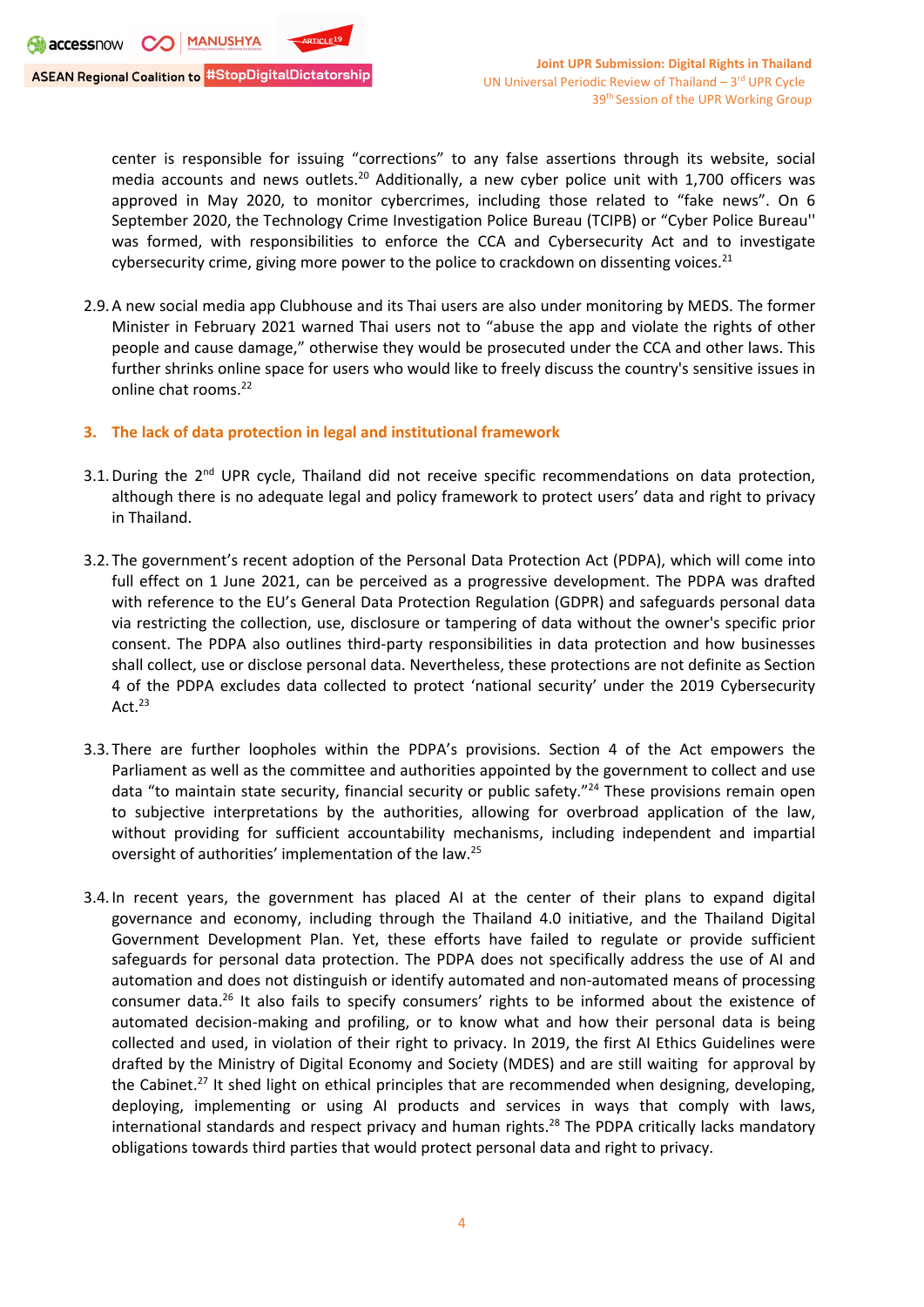**S** accessnow CO MANUSHYA **ASEAN Regional Coalition to #StopDigitalDictatorship** 

# **4. Section 4. State surveillance and infringement of online privacy**

- 4.1. During the 2<sup>nd</sup> UPR cycle, Thailand did not receive specific recommendations concerning online privacy, but noted two recommendations on amending the CCA, which includes provisions that invade user privacy.
- 4.2.In Thailand, <sup>a</sup> series of laws permit surveillance and arbitrary data search and seizures on the grounds of national security and public order. Sections 18 (1) to 18 (3) of the CCA grant vast powers to the monitoring bodies to access data without court order or other independent oversight. These vast supervisory powers include entering user-related or traffic data as well compelling the Internet Service Providers (ISPs) under section 18 (7) to decode programmed data. Further, under section 20 (3), the "Computer Data Screening Committee" – <sup>a</sup> nine-person panel of which six are government appointees – is empowered to authorize executive authorities, including ministers and "competent officials" to block or delete information deemed "contrary to public order or good morals". The CCA does not address existing privacy and freedom of expression concerns, but instead, it expands unchecked monitoring of online content by the authorities. The imprecise definition also grants regulatory bodies extensive supervisory powers to eliminate critical dissent or online content that would be regarded lawful under international human rights standards.<sup>29</sup>
- 4.3.Additionally, the 2019 Cybersecurity Act fortifies the State'<sup>s</sup> online monitoring and mass surveillance powers. Brought into force to combat "cyber threats", the Act provides for overbroad powers to executive authorities to monitor online information and search and seize electronic data and equipment where "national security" is compromised and to protect the country'<sup>s</sup> "Critical Information Infrastructure" (CII) – where both "national security" and CII are left undefined. The Act establishes insufficient independent monitoring mechanisms - where <sup>a</sup> threat is deemed "crisis" level, any search or seizure can be undertaken without <sup>a</sup> court warrant and without access to appeal before the courts. The Act also does not include remedy or accountability provisions for rights violations. Risks for unaccountable violations are imminent as the policy-making bodies determining "national security" or "threat" levels are led by the military and members appointed by the militaryled Cabinet.<sup>30</sup>
- 4.4.The 2019 National Intelligence Act, which came into full effect in April 2019 grants the National Intelligence Agency (NIA) unrestricted powers in compelling ISPs to hand over sensitive personal information whenever the NIA considers the case to be <sup>a</sup> "national security" threat. The term "national security" still remains undefined and is subjectively interpreted as anything the NIA or government sees fit can fall under this definition, and without adequate, independent or effective oversight mechanisms provided for under the Act. For instance, in situations where the information is not provided by <sup>a</sup> government agency or individual, the NIA has the authority to "use any means, including electronic telecommunication devices or other technologies" to obtain the particular information. 31
- 4.5. Furthermore, problematic national legislation and enforcement mechanisms governing surveillance create the basis for unlawful and excessive surveillance. For example, Malay Muslims living across Thailand have been subjected to discriminatory and disproportionate biometric data collection through facial verification measures and increased CCTV surveillance in the southernmost border provinces of Thailand (or the "Deep South"). The Internal Security Operations Command (ISOC), which is <sup>a</sup> division within the military, requires Malay Muslims to register their SIM cards via <sup>a</sup> facial recognition system along with their national identification card details. Individuals who did not comply with these rules by April 2020 experienced targeted mobile network shutdowns in early May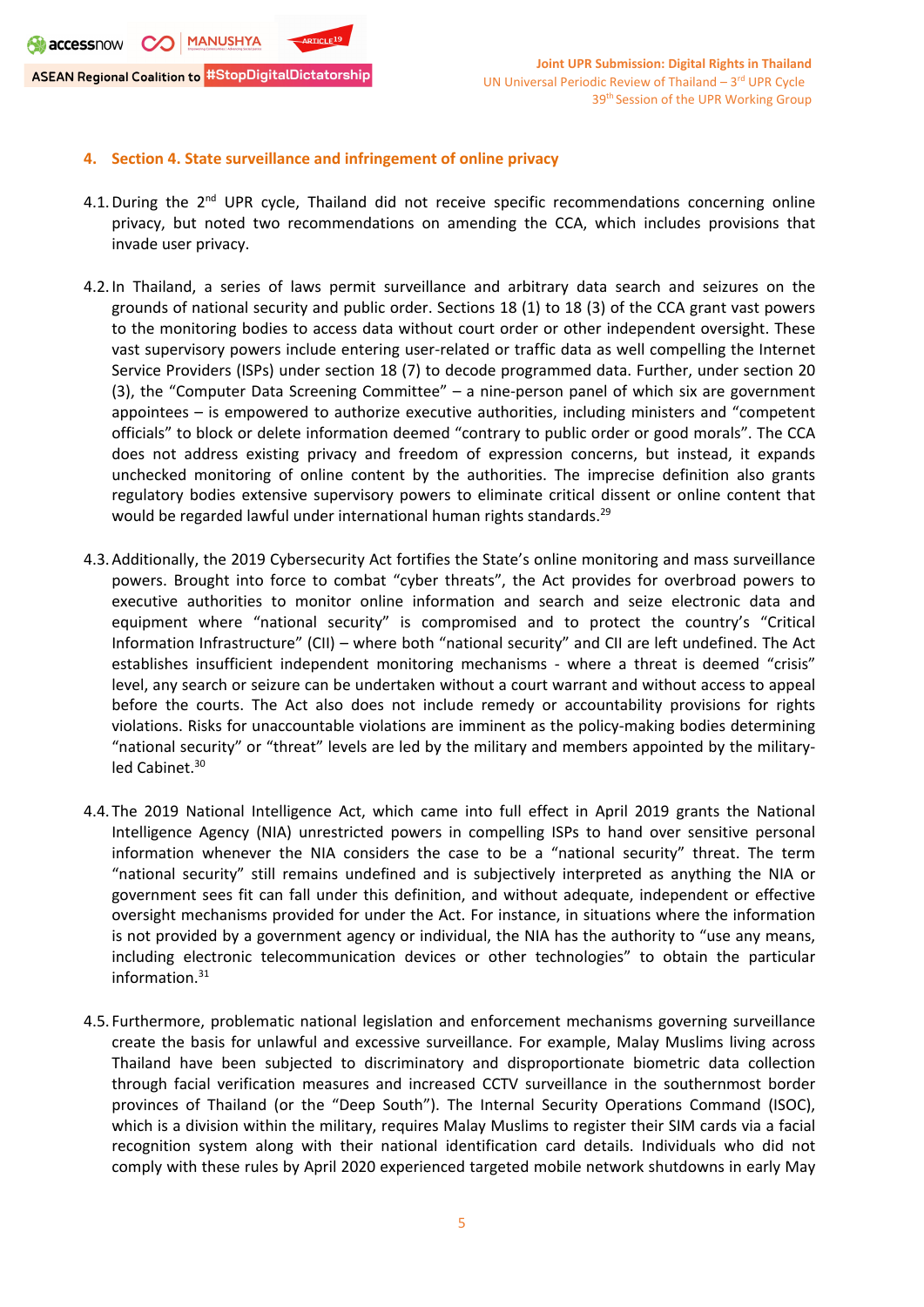2020.<sup>32</sup> It was also reported that 8,200 CCTVs have been installed within the area under the excuse of "ensuring local population's safety."<sup>33</sup> Currently, the use of the collected personal data remains unknown and there are no legal safeguards in place against potential misuse of the data or violation of the right to privacy. Absence of privacy protections and clear legislation pose <sup>a</sup> great risk specifically to minority groups and vulnerable individuals. Thus, undue surveillance and the massive collection of data raise serious human rights concerns.

- 4.6.Equally, the Thai government actively monitors social media and private communications, resulting in illegal intrusion into one'<sup>s</sup> privacy. It was reported that the government possesses various surveillance technologies and licenses to import interception equipment, such as International Mobile Subscriber Identity (IMSI) catchers. These allow authorities to intercept data from all phones in the nearby area unrelated to an operating investigation. 34
- 4.7. Lately, the use of hybrid technologies by the Anti-Fake News Center to verify online information and combat allegedly false information have exacerbated privacy and surveillance concerns. Reports indicate that the "Anti-Fake News" center will rely on AI and human monitors to forward the top 10-20 most shared news items or messages on social media including Facebook, Google, Twitter, YouTube to the police for investigation.<sup>35</sup> Meanwhile, during the COVID-19 pandemic, unprecedented levels of surveillance and data tracing in Thailand blurred the line between disease surveillance and population surveillance. The two contact tracing apps Mor Chana and Thai Chana, approved by the government, store users' personal data while lacking transparent terms and conditions, and without informing how personal data is being used. 36 There has also been increased online data sharing between government agencies. In June 2020, it was revealed via <sup>a</sup> leaked document that the COVID-19 response center had shared mobile tracking data of individuals with the Ministry of Defense.<sup>37</sup> Concerns raised over the fact that such personal data shared with government agencies not working in the health sector can lead not only to privacy infringements, but can also abusively be used for unsubstantiated "national security" related investigations or targeting.

### **5. Rise of Digital Dictatorship over Tech Companies**

- 5.1. During the 2<sup>nd</sup> UPR cycle, Thailand received and accepted a recommendation to develop and implement <sup>a</sup> national action plan on business and human rights (NAP-BHR) in line with the UN Guiding Principles on Business and Human Rights (UNGPs). While the government developed <sup>a</sup> NAP-BHR, the plan does not include any mandatory measures for companies to respect human rights in accordance with the UNGPs Pillar 2. Further, Thailand noted and did not implement two recommendations on amending the CCA, which includes provisions that force ISPs to monitor and take down content deemed "illegal".
- 5.2.The CCA problematically requires ISPs to retain user data for 90 days and allows for warrantless access to user communication under Section 26.<sup>38</sup> The 2019 National Intelligence Act allows the National Intelligence Agency to compel service providers to hand over information it requests, even if it includes sensitive or personal data.<sup>39</sup> It can result in violation of users' rights, with user data collected without any requirement on authorities to evidence just cause, or to ensure that data requests are made in specific and narrow circumstances in strict compliance with and respect of users' rights. In October 2019, the MDES enforced data retention provisions by ordering coffee shops, restaurants, and other venues that offer public Wi-Fi to retain the data of users, including names, browsing history, and log files, for at least 90 days. 40 Facebook and Google also reported <sup>a</sup> handful of government requests to access user data.<sup>41</sup>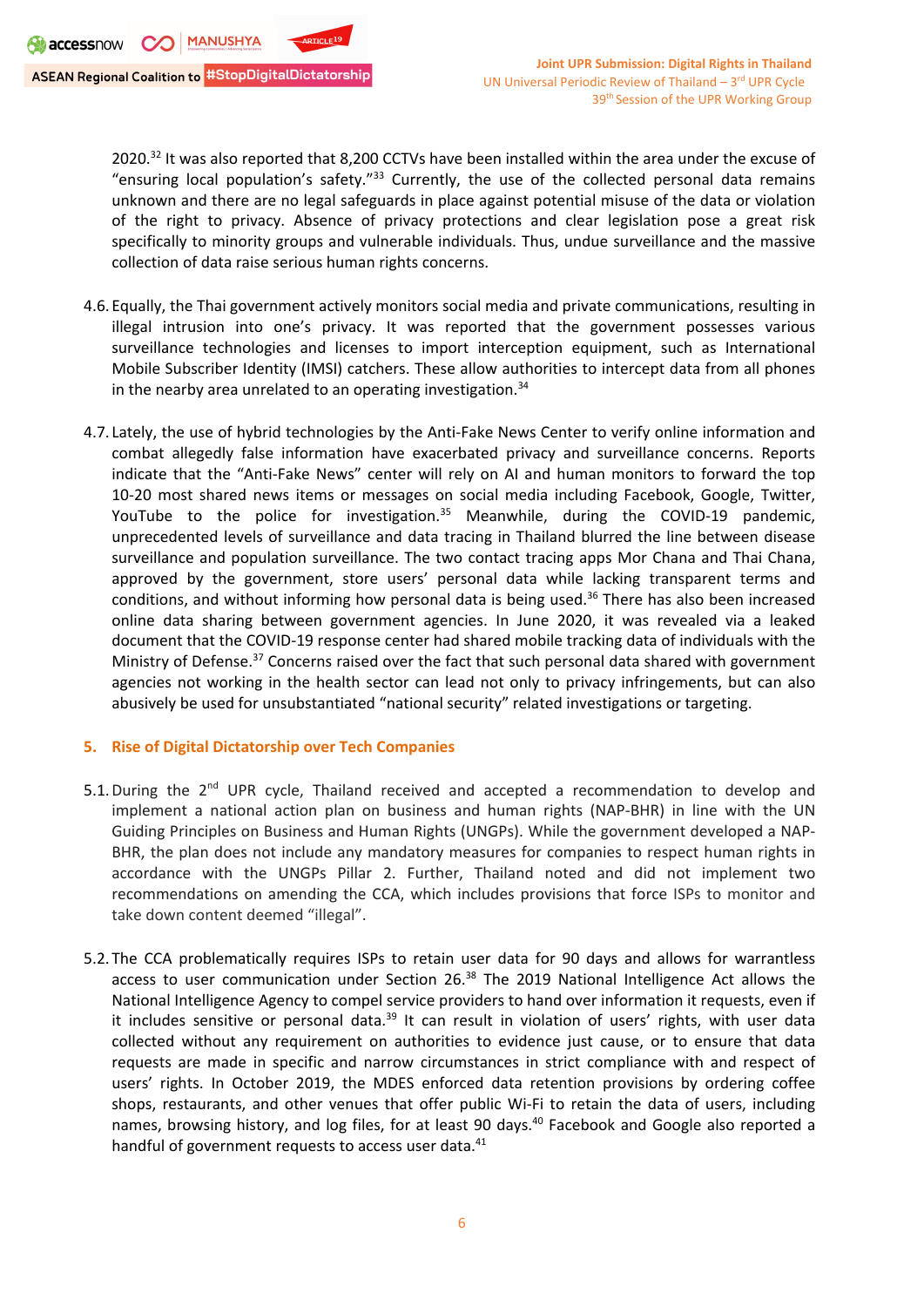- 5.3.The 2019 Cybersecurity Act also imposes reporting obligations on ISPs, encouraging extensive monitoring of users by information technology and telecommunications companies. According to Sections 73 and 74, private enterprises have reporting obligations with respect to cybersecurity incidents and failure to report or submit risk assessment reports could be liable to imprisonment and heavy penalty.<sup>42</sup>
- 5.4.International tech companies have also been threatened by the government'<sup>s</sup> crackdown on the digital space, being on the receiving end of deeply problematic censorship demands. The government puts illegitimate pressure on ISPs and social media platforms to comply with local laws to take down "illegal" or "fake" content. The CCA'<sup>s</sup> Section 15 imposes criminal liability on any ISP for content violating Section 14 of the CCA without requiring the need to establish criminal intent on the part of the ISP, which creates <sup>a</sup> strong incentive to censor. As <sup>a</sup> result, intermediaries block or take down material that they fear may be found to be in violation of the law. In August 2020, government pressure caused access to the Royalist Marketplace, <sup>a</sup> Facebook group openly discussing the Monarchy, to be restricted within Thailand.<sup>43</sup> Facebook and Google were required to comply with the Thai government'<sup>s</sup> orders and remove content relating to the monarchy or authorities that were considered "fake news" and "illegal content." Facebook then announced that they would legally challenge the government's requests in court.<sup>44</sup> This resulted in the government filing a noncompliance complaint against both Twitter and Facebook, which led to <sup>a</sup> landmark case as for the first time CCA was applied to prosecute an online service provider.<sup>45</sup> This case is ongoing.
- **6. Harassment, intimidation and attacks against HRDs, Civil Society Activists (CSA) and Journalists for their online activities**
- 6.1.In the previous UPR cycle, Thailand received 9 recommendations on the protection of HRDs, CSOs and journalists. The government supported 6 recommendations and noted 3. The government has thus far failed to effectively implement any of the received recommendations.
- 6.2.Crime reporting and strategic lawsuits against public participation (SLAPP) are repeatedly used as <sup>a</sup> tool to suppress HRDs and dissidents by authorities and companies. Those who post or comment critical information online face continuous judicial harassment. In 2020, the MDES filed <sup>a</sup> cybercrime complaint against Pavin Chachavalpongpun, an exiled academic and creator of the Facebook group Royalist Marketplace where <sup>a</sup> large number of people shared criticisms of the monarchy. This complaint is under investigation. Members of the group have reportedly been targeted with additional CCA complaints as well as intimidation and harassment.<sup>46</sup>
- 6.3.In absence of anti-SLAPP laws or adequate protective measures, HRDs are vulnerable to lawsuits brought by powerful private actors, when denouncing corporate abuses. Since 2016, Thammakaset, <sup>a</sup> Thai poultry company has brought at least 39 complaints against 22 HRDs for sharing allegations of labour rights violations.<sup>47</sup> In 2019, Thammakaset filed a series of criminal defamation lawsuits against HRDs Angkhana Neelapaijit, Puttanee Kangkun, and Thanaporn Saleephol who expressed support for other HRDs targeted by the company in defamation cases on Facebook and Twitter.<sup>48</sup> Furthermore, in October 2017, the Electricity Generating Authority of Thailand (EGAT), <sup>a</sup> state enterprise, filed <sup>a</sup> libel and defamation complaint against environmental activist Prasithchai Noonuan, for criticizing EGAT's plan to build a coal power plant in the Krabi Province on Facebook.<sup>49</sup> The case is still on-going.
- 6.4.The Government is also sponsoring disinformation, harassment and smear campaigns against activists. ISOC'<sup>s</sup> Information Operations (IO) targeted dissenting voices including activists and academics by establishing military-linked social media accounts, which target posts critical of the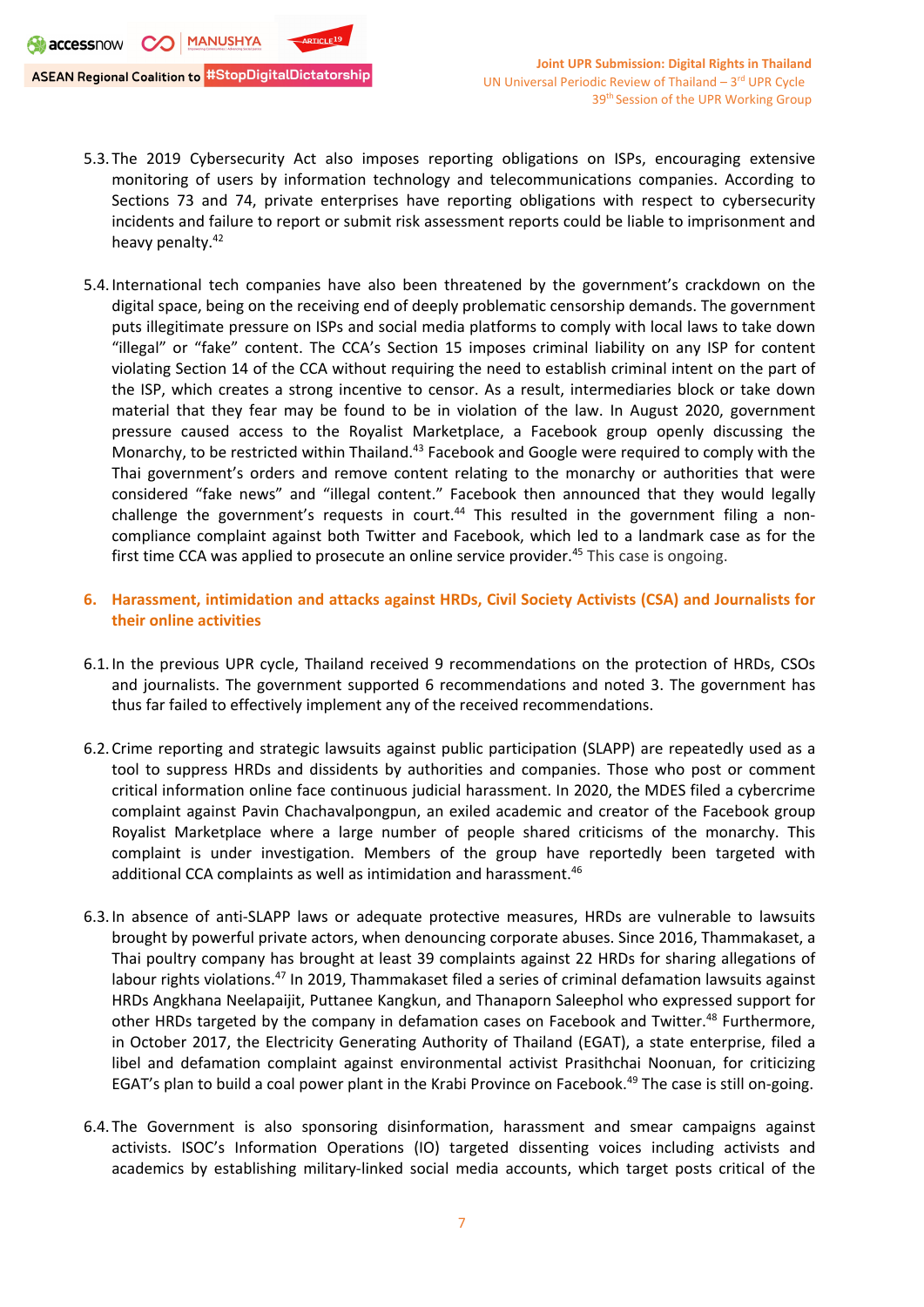regime with posts, stories and articles aiming to disqualify and discredit the legitimacy and reputation of the HRDs and civil society organizations.<sup>50</sup> In July 2019, Facebook removed 12 accounts and 10 groups over coordinated inauthentic behavior,<sup>51</sup> and in February 2021, it removed an additional 77 ISOC-related IO accounts: 72 Facebook pages, 18 Facebook groups and 18 Instagram accounts.<sup>52</sup> In October 2020, Twitter banned 926 military-related accounts.<sup>53</sup>

- 6.5.Authorities have also intimidated activists for their online activities. In May 2020, <sup>a</sup> military officer visited Katima Leeja, <sup>a</sup> Lisu indigenous rights activist, after she uploaded <sup>a</sup> video on Facebook criticizing the use of violence by the authorities during <sup>a</sup> land dispute incident where she demanded an investigation. The police asked about her involvement in land conflict issues and indigenous peoples' rights as well as other personal information.<sup>54</sup> In 2020, 41 similar coercion cases have been recorded by Thai Lawyers for Human Rights, including cases of activists who posted monarchyrelated opinions or who just shared monarchy-related news on the internet, and received police visits. 55
- 6.6.More tragic, renowned HRDs were reported missing or found dead not long after posting online criticisms of the government or monarchy. Many pro-democracy activists left Thailand as <sup>a</sup> result of intimidation and stigmatization. Self-exiled activists still face harassment and some have disappeared. In June 2020, Wanchalearm Satsaksit, who faced charges under the CCA, disappeared in Cambodia after posting an online video criticizing the Prime Minister. As of today, no independent, impartial and effective investigation has been conducted into his case, raising suspicions that there may have been State involvement in his disappearance. The aggravations continue to intensify and come in different forms. Individuals have also chosen to self-censor in the face of increased harassment – in the case of student activist Sirin Mungcharoen, she was briefly enforced to withdraw from her social media accounts due to "death threats, sexual harassment as well as online and offline bullying" for a popular video including her protesting.<sup>56</sup>

### **7. Recommendations to the Thai Government**

Manushya [Foundation](https://www.manushyafoundation.org/), [Access](https://www.accessnow.org/) Now, [ARTICLE](https://www.article19.org/) 19 and the ASEAN [Regional](https://www.manushyafoundation.org/stop-digital-dictatorship-campaign) Coalition to [#StopDigitalDictatorship](https://www.manushyafoundation.org/stop-digital-dictatorship-campaign) call on the Thai government to respect rights online in law and in practice in accordance with the rights enshrined in the ICCPR, the UN Declaration on Human Rights Defenders and UN Human Rights Council resolutions 22/6, 27/5 and 27/31.

### 7.1.**Regarding freedom of expression online, independence of the media and access to information**

a. Decriminalize defamation by repealing sections 326 to 333 of the Criminal Code and enact <sup>a</sup> standalone anti-SLAPP law to ensure legal protections against Strategic Litigation against Public Participation (SLAPP) aiming at silencing dissents, and protect individuals from judicial harassment by the state and corporations. In the meantime, enforce Sections 161/1 and 165/2 of the Criminal Procedure Code and publish statistics on its use to assess its effectiveness in addressing SLAPP cases.

b. Repeal or amend laws and regulations that restrict freedom of expression, independent media, and access to information, including Penal Code Articles 112, 116, the Broadcasting and Television Business Act, the draft Bill on the Promotion of Media Ethics and Professional Standards, the Computer Crimes Act – particularly Articles 14, 15, 16 and 20 –and the Emergency Decrees, to bring them in line with international human rights law. The repeal or amendment process should include effective public consultation.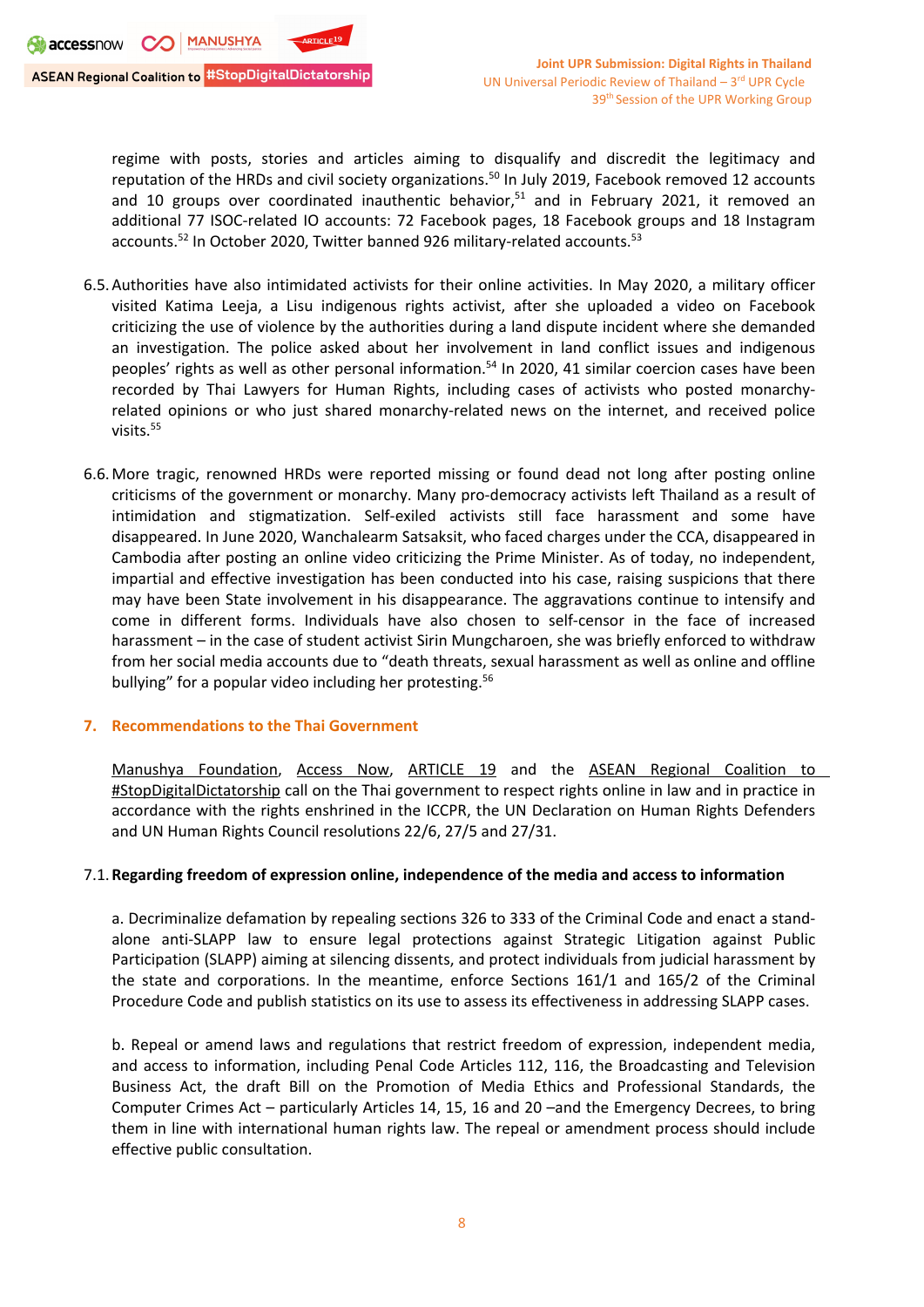c. Amend laws addressing hate speech that constitutes incitement to discrimination, hostility, or violence, to bring them in line with international human rights standards and ensure that they are not misused to undermine freedom of expression.

d. When punishing expression as <sup>a</sup> threat to national security under the CCA, the government must demonstrate that: (a) the expression is intended to incite imminent violence; (b) it is likely to incite such violence; and (c) there is <sup>a</sup> direct and immediate connection between the expression and the likelihood or occurrence of such violence, in line with the Johannesburg principles.<sup>57</sup>

e. End all legal proceedings against, and investigations into, individuals facing harassment, intimidation, or prosecution initiated by state authorities for expression critical of the government and monarchy.

f. Guarantee transparency and access for all persons in Thailand to information, both offline and online, particularly where such information relates to the public interest and impacts upon the individual'<sup>s</sup> right to public participation, including by amending the Official Information Act (1997) or adopting <sup>a</sup> law to enable the provision of such access.

g. Set up accessible and appropriate mechanisms, judicial and non-judicial; provide among the remedies, fair treatment, impartial compensation or agreement, and the establishment of sufficient grounds to avoid its repetition. Also, implement an evaluation system that regularly screens the existing mechanisms.

# 7.2.**Regarding the lack of data protection in legal and institutional framework**

a. Review and amend the Personal Data Protection Act (PDPA) to bring it in line with Thailand'<sup>s</sup> international human rights obligations, including to remove the exception clause for data collected under the overbroad justification of "national security", as presently stated in section 4 of the PDPA.

b. Amend the PDPA to address AI and automation by developing legal procedures and evidentiary standards for biometrics with care to protect human rights and due process; Minimize the amount of and type of data the government and associated service providers collect; Implement measures for accountability and responsibility; Refrain from unlawful interception.

### 7.3.**Regarding state surveillance and infringement of privacy**

a. Ensure the individual'<sup>s</sup> right to privacy is protected in domestic law in line with international human rights law guaranteed under Article 12 of UDHR and Article 17 of ICCPR, where any interference with privacy must be strictly necessary and proportionate to accomplish <sup>a</sup> legitimate objective in accordance with international human rights standards.

b. Develop effective safeguards against State abuse of surveillance technologies, data collection and violation of online privacy, including by ensuring effective and independent oversight mechanisms are in place to limit unfettered executive discretion and establish redress mechanisms consistent with the obligation to provide victims of surveillance-related abuses with adequate and effective remedy.

C. Repeal or otherwise amend laws which provide for overbroad executive powers to infringe on the right to privacy – including but not limited to the Computer Crimes Act, the Cybersecurity Act and the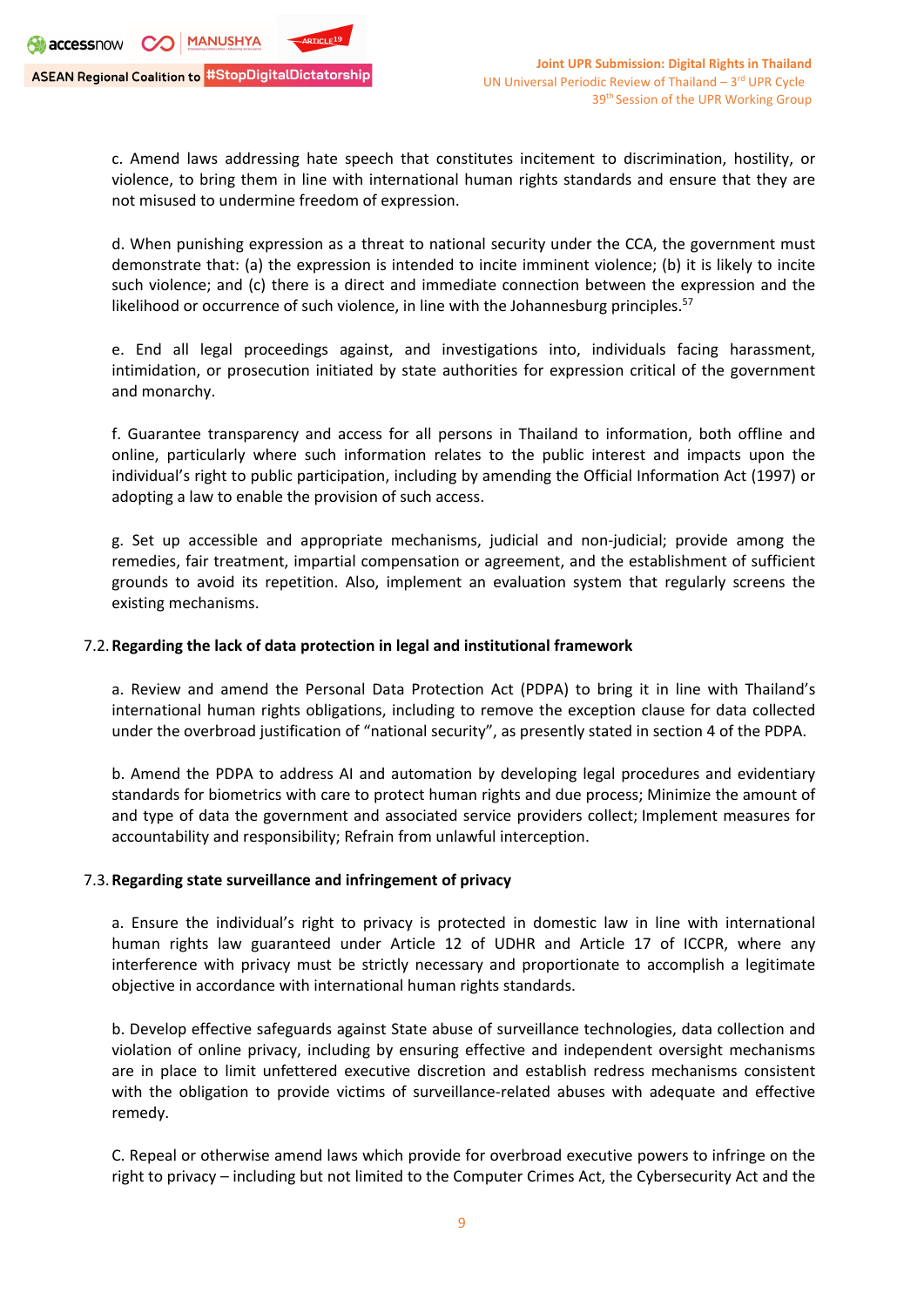

National Intelligence Act – to bring them in line with Thailand'<sup>s</sup> international human rights obligations.

### 7.4.**Regarding challenges faced by technology companies**

a. Refrain from pressuring tech companies, internet service providers or other telecommunications companies to moderate and remove content online in contravention of the rights to free expression and information and ensure their compliance with their responsibilities to respect human rights in line with the UN Guiding Principles on Business and Human Rights (UNGPs) and the GNI Principles.

b. End all legal proceedings against tech companies facing investigation, charges or prosecution initiated by state authorities for not complying with takedown orders.

c. Provide transparent, detailed and regular updates relating to content moderation requests from government authorities to tech companies and internet providers, including takedown orders, in <sup>a</sup> public and accessible manner, and information on legal proceedings or action taken against tech companies and internet providers for failure to comply with such requests.

# 7.5.**Regarding the protection of HRDs**

a. Ensure that HRDs, journalists, civil society members, lawyers and academics are able to carry out their legitimate online activities to bring to light human rights violations without fear or undue hindrance, obstruction or judicial harassment in line with Thailand'<sup>s</sup> obligations under the ICCPR and with respect to the UN Declaration on Human Rights Defenders.

b. Repeal or amend legislation and decrees which unwarrantedly restrict the legitimate work of HRDs in line with the UN Declaration Human Rights Defenders

c. Release unconditionally and immediately HRDs detained for their leadership in the protest movement and end all legal proceedings or investigations against them; Provide effective remedy, including compensation, for unlawful violation of their rights to expression, association, peaceful assembly, liberty and security.

### **Endnotes**

<sup>1</sup> See ARTICLE 19 briefing, *Breaking the Silence: Thailand'<sup>s</sup> renewed use of lèse-majeseté charges*, (4 March 2021), available at: <https://www.article19.org/resources/thailand-breaking-the-silence/>.

<sup>2</sup> Manushya Foundation, *<sup>87</sup> Years of Jail Time for Violating <sup>112</sup> - It Is Inhuman!,* (20 January 2021), available at: <https://www.manushyafoundation.org/post/87-years-of-jail-time-for-violating-112-it-is-inhuman> ; Amnesty International, *Thailand: 87-year Prison Sentence Handed in Harshest Lèse-majesté Conviction*, (19 January 2021), available at: https://www.amnesty.org/en/latest/news/2021/01/thailand-87-prison-sentence-lesemajeste/.

<sup>3</sup> Among the 76 individuals charged under section 112 in 66 cases: 27 cases were filed by citizens, 5 cases were filed by the Ministry of Digital Economy and Society, 34 cases were filed by the police, with 4 of the accused being under 18-years old. See: Thai Lawyers for Human Rights, สถิติผู้ถูกดำเนินคดีมาตรา <sup>112</sup> "หมิ่นประมาทกษัตริย์" ปี2563-64, (16 December 2020), available at: <https://tlhr2014.com/archives/23983>

<sup>4</sup> Bangkok Post, *PM: All laws, articles will be used against violent protesters*, (19 November 2020), available at: [https://www.bangkokpost.com/thailand/general/2022275/pm-all-laws-articles-will-be-used-against-violent](https://www.bangkokpost.com/thailand/general/2022275/pm-all-laws-articles-will-be-used-against-violent-protesters)[protesters](https://www.bangkokpost.com/thailand/general/2022275/pm-all-laws-articles-will-be-used-against-violent-protesters)

<sup>5</sup> This Week in Asia, *Thailand protests: royalists scour internet for defamation cases against King Vajiralongkorn*, (29 November 2020), available at: [https://www.scmp.com/week-asia/politics/article/3111817/thailand-](https://www.scmp.com/week-asia/politics/article/3111817/thailand-protests-royalists-scour-internet-defamation-cases)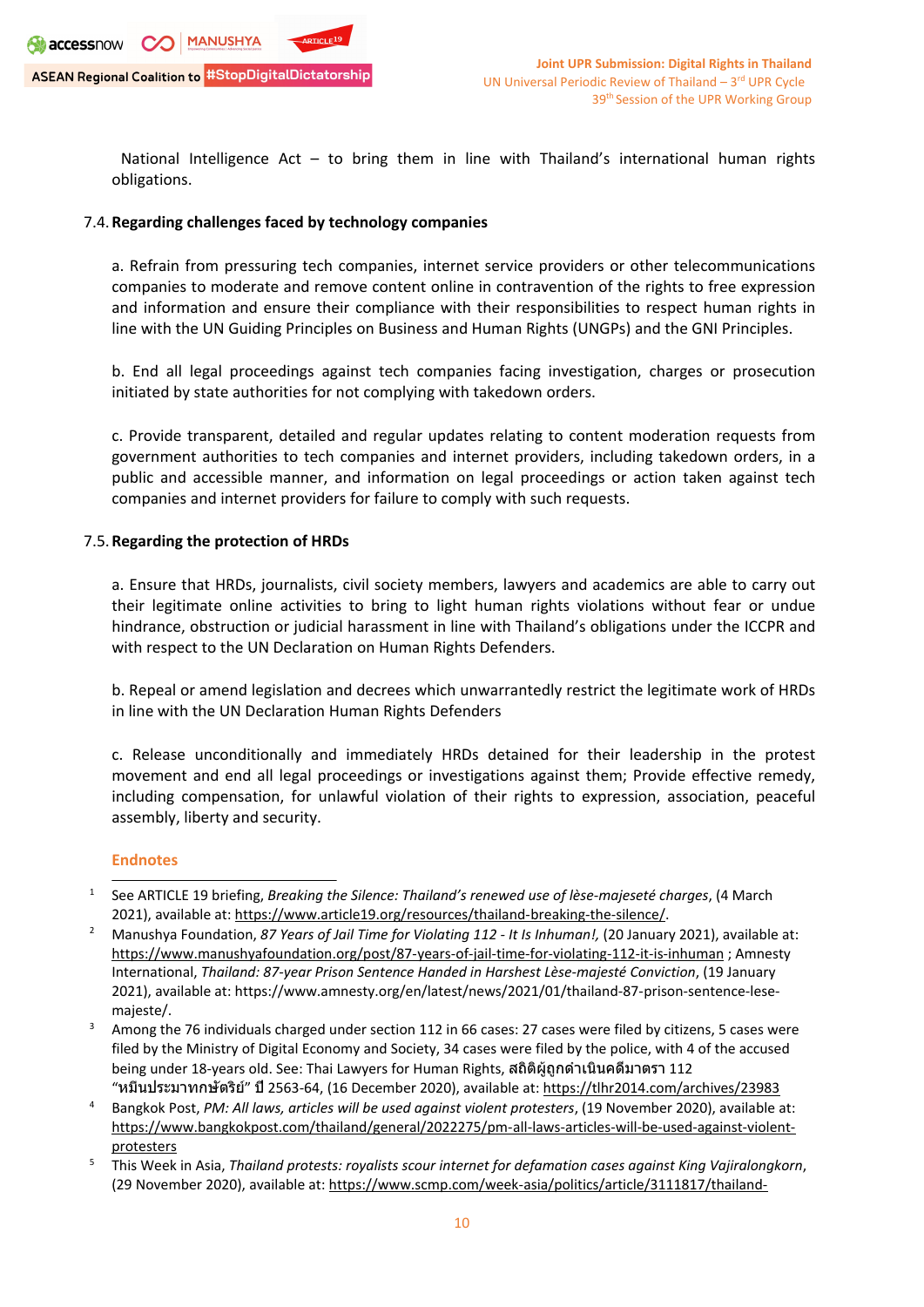[protests-royalists-scour-internet-defamation-cases](https://www.scmp.com/week-asia/politics/article/3111817/thailand-protests-royalists-scour-internet-defamation-cases)

- 6 Thai Lawyers for Human Rights, *Lokkate-Mike acknowledge 112 allegations over 'People's Message' post <sup>a</sup>*
- *letter to the King* (25 January 2021) Available at: [https://tlhr2014.com/archives/25530#pll\\_switcher](https://tlhr2014.com/archives/25530#pll_switcher)
- 7 Computer Crime Act B.E. 2560 (2017) (CCA), Section 14(3) available at:
- [http://web.krisdika.go.th/data//document/ext809/809777\\_0001.pdf](http://web.krisdika.go.th/data/document/ext809/809777_0001.pdf)
- 8 Computer Crime Act B.E. 2560 (2017) (CCA), Section 14(5) available at: [http://web.krisdika.go.th/data//document/ext809/809777\\_0001.pdf](http://web.krisdika.go.th/data/document/ext809/809777_0001.pdf)
- 9 During his interview, the former Minister for Digital Economy and Society indicated that from 31 July to 17 December 2020, the government online watchdog Facebook page 'Asa jabta' received 39,300 complaints about illegal contents. MDES found evidence for 16,048 cases (41%) while the rest might be deleted before the investigation started. 6,855 complaints are related to national security, 4,241 complaints are related to politics, 2,845 are related to online gambling, 191 complaints about frauds, 101 complaints about fake news, 59 complaints about pornography and 1,765 complaints about other contents.The Bangkok Insight. *Summary* of Online Cases in 2020: 7,000 URLs filed for violation of Computer Crime Act, 39 million messages of Fake *News found,* (23 December 2020), available at:

[https://www.thebangkokinsight.com/509993/#:~:text=%E0%B8%AA%E0%B8%B3%E0%B8%AB%E0%B8%A3%E](https://www.thebangkokinsight.com/509993/#:~:text=%E0%B8%AA%E0%B8%B3%E0%B8%AB%E0%B8%A3%E0%B8%B1%E0%B8%9A%E0%B8%81%E0%B8%B2%E0%B8%A3%E0%B9%81%E0%B8%88%E0%B9%89%E0%B8%87%E0%B9%80%E0%B8%95%E0%B8%B7%E0%B8%AD%E0%B8%99%E0%B9%81%E0%B8%9E%E0%B8%A5%E0%B8%95%E0%B8%9F%E0%B8%AD%E0%B8%A3%E0%B9%8C%E0%B8%A1,%E0%B8%A2%E0%B8%B9%E0%B8%AD%E0%B8%B2%E0%B8%A3%E0%B9%8C%E0%B9%81%E0%B8%AD%E0%B8%A5) [0%B8%B1%E0%B8%9A%E0%B8%81%E0%B8%B2%E0%B8%A3%E0%B9%81%E0%B8%88%E0%B9%89%E0%B8%](https://www.thebangkokinsight.com/509993/#:~:text=%E0%B8%AA%E0%B8%B3%E0%B8%AB%E0%B8%A3%E0%B8%B1%E0%B8%9A%E0%B8%81%E0%B8%B2%E0%B8%A3%E0%B9%81%E0%B8%88%E0%B9%89%E0%B8%87%E0%B9%80%E0%B8%95%E0%B8%B7%E0%B8%AD%E0%B8%99%E0%B9%81%E0%B8%9E%E0%B8%A5%E0%B8%95%E0%B8%9F%E0%B8%AD%E0%B8%A3%E0%B9%8C%E0%B8%A1,%E0%B8%A2%E0%B8%B9%E0%B8%AD%E0%B8%B2%E0%B8%A3%E0%B9%8C%E0%B9%81%E0%B8%AD%E0%B8%A5) [87%E0%B9%80%E0%B8%95%E0%B8%B7%E0%B8%AD%E0%B8%99%E0%B9%81%E0%B8%9E%E0%B8%A5%E0](https://www.thebangkokinsight.com/509993/#:~:text=%E0%B8%AA%E0%B8%B3%E0%B8%AB%E0%B8%A3%E0%B8%B1%E0%B8%9A%E0%B8%81%E0%B8%B2%E0%B8%A3%E0%B9%81%E0%B8%88%E0%B9%89%E0%B8%87%E0%B9%80%E0%B8%95%E0%B8%B7%E0%B8%AD%E0%B8%99%E0%B9%81%E0%B8%9E%E0%B8%A5%E0%B8%95%E0%B8%9F%E0%B8%AD%E0%B8%A3%E0%B9%8C%E0%B8%A1,%E0%B8%A2%E0%B8%B9%E0%B8%AD%E0%B8%B2%E0%B8%A3%E0%B9%8C%E0%B9%81%E0%B8%AD%E0%B8%A5) [%B8%95%E0%B8%9F%E0%B8%AD%E0%B8%A3%E0%B9%8C%E0%B8%A1,%E0%B8%A2%E0%B8%B9%E0%B8%](https://www.thebangkokinsight.com/509993/#:~:text=%E0%B8%AA%E0%B8%B3%E0%B8%AB%E0%B8%A3%E0%B8%B1%E0%B8%9A%E0%B8%81%E0%B8%B2%E0%B8%A3%E0%B9%81%E0%B8%88%E0%B9%89%E0%B8%87%E0%B9%80%E0%B8%95%E0%B8%B7%E0%B8%AD%E0%B8%99%E0%B9%81%E0%B8%9E%E0%B8%A5%E0%B8%95%E0%B8%9F%E0%B8%AD%E0%B8%A3%E0%B9%8C%E0%B8%A1,%E0%B8%A2%E0%B8%B9%E0%B8%AD%E0%B8%B2%E0%B8%A3%E0%B9%8C%E0%B9%81%E0%B8%AD%E0%B8%A5) [AD%E0%B8%B2%E0%B8%A3%E0%B9%8C%E0%B9%81%E0%B8%AD%E0%B8%A5](https://www.thebangkokinsight.com/509993/#:~:text=%E0%B8%AA%E0%B8%B3%E0%B8%AB%E0%B8%A3%E0%B8%B1%E0%B8%9A%E0%B8%81%E0%B8%B2%E0%B8%A3%E0%B9%81%E0%B8%88%E0%B9%89%E0%B8%87%E0%B9%80%E0%B8%95%E0%B8%B7%E0%B8%AD%E0%B8%99%E0%B9%81%E0%B8%9E%E0%B8%A5%E0%B8%95%E0%B8%9F%E0%B8%AD%E0%B8%A3%E0%B9%8C%E0%B8%A1,%E0%B8%A2%E0%B8%B9%E0%B8%AD%E0%B8%B2%E0%B8%A3%E0%B9%8C%E0%B9%81%E0%B8%AD%E0%B8%A5)

- 10 Human Rights Watch, *Thailand: State of Emergency Extension Unjustified,* (27 May 2020) available at: [https://www.hrw.org/news/2020/05/27/thailand-state-emergency-extension-unjustified#](https://www.hrw.org/news/2020/05/27/thailand-state-emergency-extension-unjustified)
- <sup>11</sup> Manushya Foundation, *Internet is Not Free in Thailand - Manushya Report: Freedom on The Net <sup>2020</sup>*, (14 October 2020), available at: [https://www.manushyafoundation.org/post/internet-is-not-free-in-thailand](https://www.manushyafoundation.org/post/internet-is-not-free-in-thailand-manushya-report-freedom-on-the-net-2020)[manushya-report-freedom-on-the-net-2020](https://www.manushyafoundation.org/post/internet-is-not-free-in-thailand-manushya-report-freedom-on-the-net-2020) ; Prachatai English, *Artist arrested for posting "Suvarnabhumi Airport has no screening for Covid-19" while in 14-day self-quarantine after his return from Spain*, (27 March 2020), available at: <https://prachatai.com/english/node/8432> ; Reuters, *Thai leader to invoke emergency powers as virus infections climb*, (24 March 2020), available at: [https://www.reuters.com/article/us-health](https://www.reuters.com/article/us-health-coronavirus-thailand-emergency/thai-leader-to-invoke-emergency-powers-as-virus-infections-climb-idUSKBN21B0RV)[coronavirus-thailand-emergency/thai-leader-to-invoke-emergency-powers-as-virus-infections-climb](https://www.reuters.com/article/us-health-coronavirus-thailand-emergency/thai-leader-to-invoke-emergency-powers-as-virus-infections-climb-idUSKBN21B0RV)[idUSKBN21B0RV](https://www.reuters.com/article/us-health-coronavirus-thailand-emergency/thai-leader-to-invoke-emergency-powers-as-virus-infections-climb-idUSKBN21B0RV)
- 12 Thai Lawyers for Human Rights, *2020: The Year of Protests, Ceiling Breaking, and Political Lawsuits*, (12 January 2021), available at: <https://tlhr2014.com/en/archives/24956> ; Prachatai English, *Netizen faces new charges and up to 40 years in jail over tweets on royalty*, (11 June 2020), available at: <https://prachatai.com/english/node/8582>
- 13 Bangkok Post, *Court throws out request to block Thanathorn's clip*, (8 February 2021), available at: [https://www.bangkokpost.com/thailand/general/2064655/court-throws-out-request-to-block-thanathorns](https://www.bangkokpost.com/thailand/general/2064655/court-throws-out-request-to-block-thanathorns-clip)[clip](https://www.bangkokpost.com/thailand/general/2064655/court-throws-out-request-to-block-thanathorns-clip) ; The Reporters, Facebook Video, (19 January 2021), available at: <https://www.facebook.com/TheReportersTH/videos/695352251151443/> ; Prachachat, พุทธิพงษ์รมว.ดีอีเอส แจ้งความ เอาผิด "ธนาธร" คดี112, (20 January 2021), available at: <https://www.prachachat.net/politics/news-597843> ; Matichon, ด่วน! ดีอีเอสแจ้งความเอาผิด 'ธนาธร' <sup>ม</sup>.112- <sup>พ</sup>.ร.บ.คอมพ์ปมไลฟ์เฟซบุ๊กวัคซีนโควิดแล้ว (มีคลิป), <sup>20</sup> January 2021, available at: [https://www.matichon.co.th/local/crime/news\\_2538291](https://www.matichon.co.th/local/crime/news_2538291) ; Thai Post, 'ธนาธร' เฮ! ศาลสั่งเพิกถอนคำร้องดีอีเอส ไม่ระงับคลิปไลฟ์สดวัคซีนโควิด, (8 February 2021), available at: <https://www.thaipost.net/main/detail/92344>
- 14 Broadcasting and Television Business Act B.E.2551 (2008), available at: [http://web.krisdika.go.th/data/outsitedata/outsite21/file/Broadcasting\\_and\\_Te.levision\\_Businesses\\_Act\\_BE\\_2](http://web.krisdika.go.th/data/outsitedata/outsite21/file/Broadcasting_and_Te.levision_Businesses_Act_BE_2551_(2008).pdf) [551\\_\(2008\).pdf](http://web.krisdika.go.th/data/outsitedata/outsite21/file/Broadcasting_and_Te.levision_Businesses_Act_BE_2551_(2008).pdf)
- <sup>15</sup> Manushya Foundation, *Prayuth'<sup>s</sup> Digital Dictatorship with Online Freedom under Attack,* <sup>19</sup> October 2020, available at: [https://www.manushyafoundation.org/post/prayut-s-digital-dictatorship-with-online-freedom](https://www.manushyafoundation.org/post/prayut-s-digital-dictatorship-with-online-freedom-under-attack)[under-attack](https://www.manushyafoundation.org/post/prayut-s-digital-dictatorship-with-online-freedom-under-attack)
- <sup>16</sup> Manushya Foundation, Access Now, ALTSEAN-Burma, Cambodian Center for Human Rights (CCHR), the Institute of Policy Research and Advocacy (ELSAM), PEN Myanmar, and Southeast Asia Freedom of Expression Network (SAFEnet), *Joint Solidarity Statement- Thailand: Stop Digital Dictatorship Over Online Freedom, #StopDigitalDictatorship, #WhatsHappeningInThailand*, (25 October 2020), available at: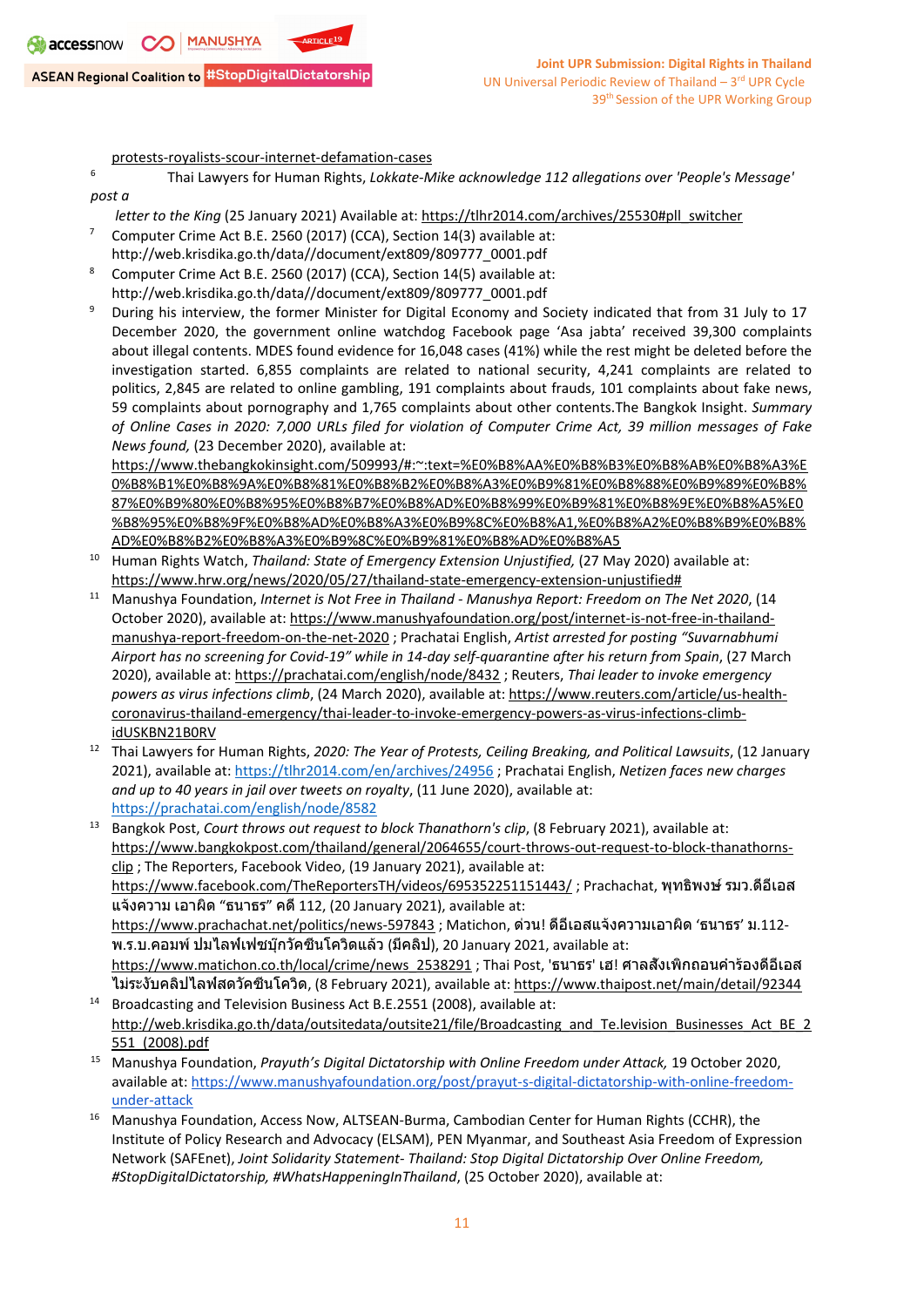<https://www.manushyafoundation.org/statement-th-onlinefreedom-protests>

- $^{17}$  Matichon Online, รมว.ดีอีเอสเผย 1,887 ราย ละเมิดสถาบัน ดำเนินคดี ส่งหลักฐาน ตร.สรุปสำนวนส่งศาล, (1 November 2020), available at: [https://www.matichon.co.th/politics/news\\_2422367](https://www.matichon.co.th/politics/news_2422367)
- 18 BBC, *Thailand blocks Change.org as petition against king gains traction*, (16 October 2020), available at: <https://www.bbc.com/news/world-asia-54566767>; Manushya Foundation, *Prayut's Digital Dictatorship With Online Freedom Under Attack*, (19 October 2020), available at:
- <https://www.manushyafoundation.org/post/prayut-s-digital-dictatorship-with-online-freedom-under-attack> . 19 From the "Fake News" Center website,
- [https://www.antifakenewscenter.com/%E0%B8%96%E0%B8%B2%E0%B8%A1%E0%B8%95%E0%B8%AD%E0%](https://www.antifakenewscenter.com/%E0%B8%96%E0%B8%B2%E0%B8%A1%E0%B8%95%E0%B8%AD%E0%B8%9A/) [B8%9A/](https://www.antifakenewscenter.com/%E0%B8%96%E0%B8%B2%E0%B8%A1%E0%B8%95%E0%B8%AD%E0%B8%9A/)
- <sup>20</sup> Manushya Foundation, *Are We Free Online? - Digital Rights in Thailand*, (15 August 2020), available at: https://www.manushyafoundation.org/post/are-we-free-online-digital-rights-in-thailand ; U.S. State Department, *Thailand 2019 Human Rights Report*, 2019, available at: [https://www.state.gov/wp](https://www.state.gov/wp-content/uploads/2020/02/THAILAND-2019-HUMAN-RIGHTS-REPORT.pdf)[content/uploads/2020/02/THAILAND-2019-HUMAN-RIGHTS-REPORT.pdf](https://www.state.gov/wp-content/uploads/2020/02/THAILAND-2019-HUMAN-RIGHTS-REPORT.pdf) ; Reuters, *Thailand unveils 'anti-fake news' center to police the internet*, (1 November 2019), available at: https://www.reuters.com/article/usthailand-fakenews/thailand-unveils-anti-fake-news-center-to-police-the-internet-idUSKBN1XB48O
- 21 Bangkok Post, *Cyber cops unit to be set up*, (12 June 2020), available at: <https://www.bangkokpost.com/thailand/general/1933404/cyber-cops-unit-to-be-set-up> ; Thaiger, *Royal Thai Police form new bureau to investigate cybercrime*, (13 October 2020), available at: <https://thethaiger.com/news/national/royal-thai-police-form-new-bureau-to-investigate-cybercrime> ; Technology Crime Suppression Division, available at: <https://tcsd.go.th/?lang=en> ; DES Monitor, Facebook Page, available at: <https://www.facebook.com/DESMonitor>
- 22 กระทรวงดิจิทัลเพื่อเศรษฐกิจและสังคม, Facebook post, (16 February 2021), available at: <https://www.facebook.com/306279309807142/posts/1138963039872094/> ; Bangkok Post, *Call to be wary of chat rooms*, (18 February 2021), available at: [https://www.bangkokpost.com/thailand/general/2069915/call](https://www.bangkokpost.com/thailand/general/2069915/call-to-be-wary-of-chat-rooms)[to-be-wary-of-chat-rooms](https://www.bangkokpost.com/thailand/general/2069915/call-to-be-wary-of-chat-rooms) ; เจาะลึกทั่วไทย Inside Thailand, ขู่ Clubhouse ...อย่าละเมิด – ความลับไม่มีในโลก | เจาะลึกทั่วไทย | <sup>18</sup> <sup>ก</sup>.พ. 64, <sup>18</sup> February 2021, available at: <https://www.youtube.com/watch?v=JfBlvRff1gA>
- 23 Human Rights Watch, *Thailand: State of Emergency Extension Unjustified*, (27 May 2020) available at: [https://www.hrw.org/news/2020/05/27/thailand-state-emergency-extension-unjustified#](https://www.hrw.org/news/2020/05/27/thailand-state-emergency-extension-unjustified); Manushya Foundation, *Thailand'<sup>s</sup> Cybersecurity Act: Towards <sup>a</sup> human-centred Act protecting online freedom and privacy, while tackling cyber threats*, (September 2019), available at: <https://www.manushyafoundation.org/study-on-cybersecurity-act>
- 24 Personal Data Protection Act, B.E. 2562 (2019), available at:[https://thainetizen.org/wp](https://thainetizen.org/wp-content/uploads/2019/11/thailand-personal-data-protection-act-2019-en.pdf)[content/uploads/2019/11/thailand-personal-data-protection-act-2019-en.pdf](https://thainetizen.org/wp-content/uploads/2019/11/thailand-personal-data-protection-act-2019-en.pdf).
- <sup>25</sup> Manushya Foundation, *Thailand'<sup>s</sup> Cybersecurity Act: Towards <sup>a</sup> human-centred Act protecting online freedom and privacy, while tackling cyber threats*, (September 2019), available at: <https://www.manushyafoundation.org/study-on-cybersecurity-act>
- 26 Fares Alkudmani, *Thailand PDPA <sup>v</sup> GDPR: The Key Differences,* (11 May 2020), available at: <https://secureprivacy.ai/thailand-pdpa-v-gdpr-the-key-differences/>
- 27 OSTDC, *Cabinet takes up artificial intelligence (AI) ethics guidelines*, (25 November 2020), available at: <https://ostdc.org/news/5tnnthx9h25pld5iou8m08xhubhxwb> ; Bangkok Post, *First draft for AI ethics framed*, (24 October 2019), available at: <https://www.bangkokpost.com/tech/1778849/first-draft-for-ai-ethics-framed>
- <sup>28</sup> Ministry of Digital Economy and Society, *AI Ethics Guidelines*, available at: [https://www.etda.or.th/getattachment/9d370f25-f37a-4b7c-b661-48d2d730651d/Digital-Thailand-AI-Ethics-](https://www.etda.or.th/getattachment/9d370f25-f37a-4b7c-b661-48d2d730651d/Digital-Thailand-AI-Ethics-Principle-and-Guideline.pdf.aspx?lang=th-TH)[Principle-and-Guideline.pdf.aspx?lang=th-TH](https://www.etda.or.th/getattachment/9d370f25-f37a-4b7c-b661-48d2d730651d/Digital-Thailand-AI-Ethics-Principle-and-Guideline.pdf.aspx?lang=th-TH)
- 29 Computer Crime Act B.E. 2560 (2017), available at: [http://web.krisdika.go.th/data//document/ext809/809777\\_0001.pdf](http://web.krisdika.go.th/data//document/ext809/809777_0001.pdf)
- <sup>30</sup> Manushya Foundation, *Thailand'<sup>s</sup> Cybersecurity Act: Towards <sup>a</sup> human-centred Act protecting online freedom and privacy, while tackling cyber threats*, (September 2019), available at: <https://www.manushyafoundation.org/study-on-cybersecurity-act>

<sup>31</sup> Computer Crime Act B.E. 2560 (2017), available at: [http://web.krisdika.go.th/data//document/ext809/809777\\_0001.pdf](http://web.krisdika.go.th/data//document/ext809/809777_0001.pdf); Cybersecurity Act, B.E. 2562 (2019), available at: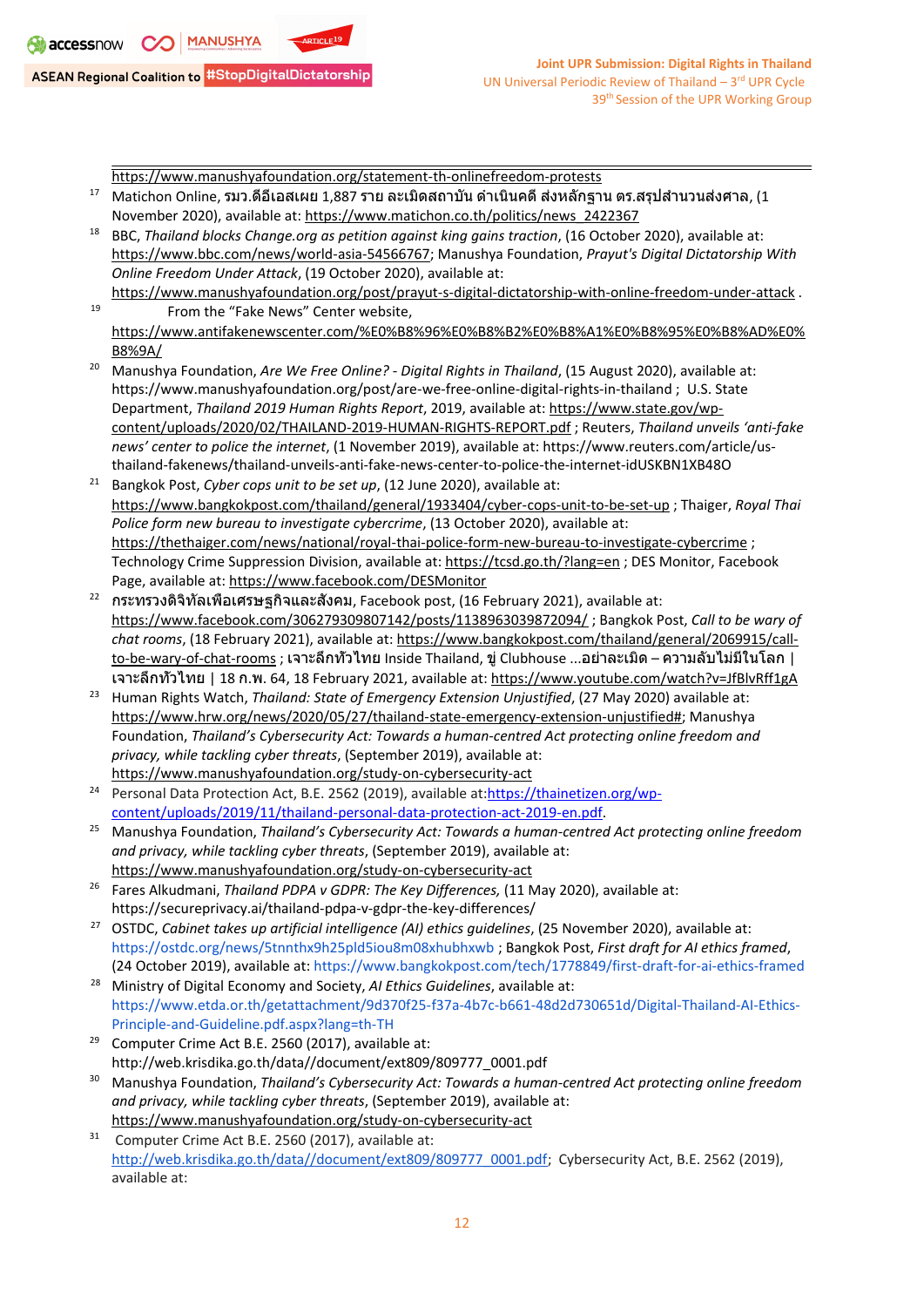[https://cyrilla.org/en/entity/4nywjpircms?file=1588770279351q8g2xeaybw.pdf&page=1](https://cyrilla.org/en/entity/4nywjpircms?file=1588770279351q8g2xeaybw.pdf&page=1%25E2%2580%258B); Manushya Foundation, *Thailand'<sup>s</sup> Cybersecurity Act: Towards <sup>a</sup> human-centred Act protecting online freedom and privacy, while tackling cyber threats*, (September 2019), available at:<https://www.manushyafoundation.org/study-on-cybersecurity-act>. 32 Freedom House, *Freedom on the Net 2020: Thailand*, 2020, available at: [https://freedomhouse.org/country/thailand/freedom-net/2020](https://freedomhouse.org/country/thailand/freedom-net/2020%25E2%2580%258B) ; Civil Rights Defenders, *Thailand'<sup>s</sup> Facial Recognition policy in the Deep South raises serious human rights concerns,* (18 June 2020),availableat: [https://crd.org/2020/06/18/thailands-facial-recognition-policy-in-the-deep-south-raises](https://crd.org/2020/06/18/thailands-facial-recognition-policy-in-the-deep-south-raises-serious-human-righ)[serious-human-righ](https://crd.org/2020/06/18/thailands-facial-recognition-policy-in-the-deep-south-raises-serious-human-righ) . 33 Asia Sentinel, *Thai Military Strategy in the Deep South: Surveillance State*, (1 June 2020), available at:[https://www.asiasentinel.com/p/thai-military-strategy-in-the-deep](https://www.asiasentinel.com/p/thai-military-strategy-in-the-deep%25E2%2580%258B); New Mandala, *The Patani Panopticon: biometrics in Thailand'<sup>s</sup> deep south*, (27 May 2020), available at:[https://www.newmandala.org/the-patani](https://www.newmandala.org/the-patani-panopticon-biometrics-in-thailands-deep-south/)[panopticon-biometrics-in-thailands-deep-south/](https://www.newmandala.org/the-patani-panopticon-biometrics-in-thailands-deep-south/). 34 Privacy International, *Who'<sup>s</sup> That Knocking at My Door? Understanding Surveillance in Thailand*, (January 2017), available at: [https://privacyinternational.org/sites/default/files/2017-10/thailand\\_2017\\_0.pdf](https://privacyinternational.org/sites/default/files/2017-10/thailand_2017_0.pdf). 35 Bangkok Post, *Centre goes live to fight fake news*, (12 November 2019), available at: [https://www.bangkokpost.com/business/1785199/centre-goes-live-to-fight-fake-news](https://www.bangkokpost.com/business/1785199/centre-goes-live-to-fight-fake-news%25E2%2580%258B) ; Freedom House, *Freedom on the Net 2020: Thailand*, 2020, available at:[https://freedomhouse.org/country/thailand/freedom](https://freedomhouse.org/country/thailand/freedom-net/2020)[net/2020](https://freedomhouse.org/country/thailand/freedom-net/2020). 36 DPEX, *A Comparative Review of Contact Tracing Apps in ASEAN Countries*, (2 June 2020), available at:

- https://www.dpexnetwork.org/articles/comparative-review-contact-tracing-apps-asean-countries/ ; Bangkok Post, *Thai Covid-19 apps judged invasive*, (20 June 2020), available at:[https://www.bangkokpost.com/business/1954287/thai-covid-19-apps-judged-invasive](https://www.bangkokpost.com/business/1954287/thai-covid-19-apps-judged-invasive%25E2%2580%258B).
- 37 Thai Enquirer, *Thai coronavirus response center is sharing mobile tracking data with the Ministry of Defense*, (9 June 2020), available at: [https://www.thaienquirer.com/14139/thai-coronavirus-response-center-is-sharing](https://www.thaienquirer.com/14139/thai-coronavirus-response-center-is-sharing-mobile-tracking-data-wit)[mobile-tracking-data-wit](https://www.thaienquirer.com/14139/thai-coronavirus-response-center-is-sharing-mobile-tracking-data-wit)h-the-ministry-of-defense/; Bangkok Post, *Govt denies phone tracking*, (9 June 2020), available at:<https://www.bangkokpost.com/thailand/general/1931432/govt-denies-phone-tracking>.
- 38 Section 26 of the CCA stipulates that: "<sup>a</sup> service provider must retain computer traffic data for <sup>a</sup> period of not less than ninety days as from the date on which such data enter <sup>a</sup> computer system, provided that, in the case of necessity, the competent official may order any service provider to retain computer traffic data for <sup>a</sup> period exceeding ninety days but not exceeding two years as <sup>a</sup> matter of an individually exceptional case and on an ad hoc basis". See: Computer Crime Act B.E. 2560 (2017), available at:
- [http://web.krisdika.go.th/data//document/ext809/809777\\_0001.pdf](http://web.krisdika.go.th/data//document/ext809/809777_0001.pdf) 39 National Intelligence Act, B.E. 2562, available at:
- <https://www.nia.go.th/FILEROOM/CABFRM01/DRAWER01/GENERAL/DATA0041/00041619.PDF> 40 Freedom House, *Freedom on the Net 2020: Thailand*, 2020, available at: <https://freedomhouse.org/country/thailand/freedom-net/2020> ; VOA, *Thailand'<sup>s</sup> Coffee shops told to track, save public Wi-Fi traffic*, (10 October 2019), available at: [https://www.voanews.com/east-asia-](https://www.voanews.com/east-asia-pacific/thailands-coffee-shops-told-track-save-public-wi-fi-traffic)
- [pacific/thailands-coffee-shops-told-track-save-public-wi-fi-traffic](https://www.voanews.com/east-asia-pacific/thailands-coffee-shops-told-track-save-public-wi-fi-traffic) 41 Google received 2 requests for data regarding 5 users or accounts from January to June 2019, and 1 request for 3 accounts or users between July and December 2019, and 1 request for 2 accounts or users between January and June 2020, while it complied with none. See: Google Transparency Report, *Requests for user information*, 2019, available at: [https://transparencyreport.google.com/user](https://transparencyreport.google.com/user-data/overview?user_requests_report_period=series:requests,accounts;authority:TH;time:&lu=legal_process_breakdown&legal_process_breakdown=expanded)data/overview?user\_requests\_report\_period=series:requests,accounts;authority:TH;time:&lu=legal\_process [breakdown&legal\\_process\\_breakdown=expanded](https://transparencyreport.google.com/user-data/overview?user_requests_report_period=series:requests,accounts;authority:TH;time:&lu=legal_process_breakdown&legal_process_breakdown=expanded) From January to June 2020, Facebook received 164 requests for data regarding 273 users or accounts and provided 74 percent of the data requested. See: Facebook Transparency, *Government Requests for User Data*, 2020, available at: <https://transparency.facebook.com/government-data-requests/country/TH> 42 Cybersecurity Act, B.E. 2562 (2019), available at:
- <https://cyrilla.org/en/entity/4nywjpircms?file=1588770279351q8g2xeaybw.pdf&page=1> ; Manushya Foundation, *Thailand'<sup>s</sup> Cybersecurity Act: Towards <sup>a</sup> human-centred Act protecting online freedom and privacy, while tackling cyber threats*, (September 2019), available at: https://www.manushyafoundation.org/study-on-cybersecurity-act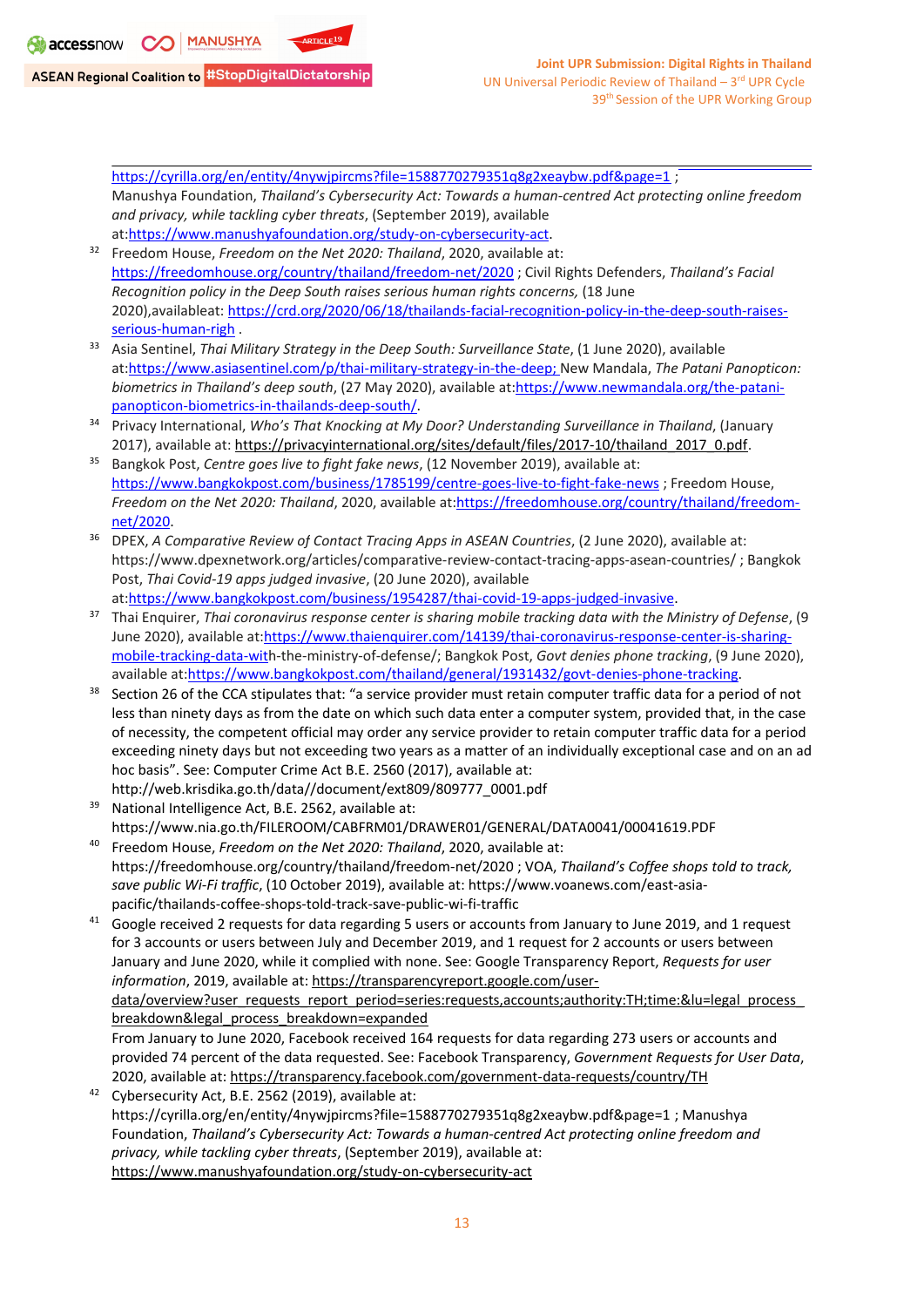

- 43 Manushya Foundation, Access Now, ALTSEAN-Burma, Cambodian Center for Human Rights (CCHR), the Institute of Policy Research and Advocacy (ELSAM), PEN Myanmar, and Southeast Asia Freedom of Expression Network (SAFEnet), *Joint Solidarity Statement- Thailand: Stop Digital Dictatorship Over Online Freedom, #StopDigitalDictatorship, #WhatsHappeningInThailand*, (25 October 2020), available at: <https://www.manushyafoundation.org/statement-th-onlinefreedom-protests> ; INN News, LIVE!นายพุทธิพงษ์ ปุณณกันต์รมว.ดีอีเอส แจ้งความ ปอท, (23 September 2020), available at: <https://www.youtube.com/watch?v=hBN64oSEaZs>. 44 Prachatai, Royalist Marketplace returns, 25 August 2020, available at: https://prachatai.com/english/node/8748 ; The Reuters, Facebook says plans to challenge Thai government demand to block group critical of monarchy, 25 August 2020, available at: <https://www.reuters.com/article/us-thailand-facebook-statement-idUSKBN25L0BR>. The former Minister of the Ministry of Digital Economy and Society published 6 posts on Facebook in the same month, publicly threatening Facebook for not complying with government censorship, further exacerbating digital dictatorship. See Bee Punnakanta, Facebook posts, (August 2020), available at: <https://www.facebook.com/195119697286323/posts/1923137181151224/>; <https://www.facebook.com/BeePunnakanta/posts/1923246421140300>; <https://www.facebook.com/BeePunnakanta/posts/1921569931307949>; <https://www.facebook.com/195119697286323/posts/1924600384338237/>; https://www.facebook.com/BeePunnakanta/posts/1925695094228766? cft [0]=AZUr 5mJ2CCz9b[pkNtNFhLp\\_FGKg73TgRzpwFxJBbH74tu-KgWY\\_6zo4FyBb\\_iEl9JH\\_NsZeGSnr92Tba1l6h5eb60irqubh9Zfo-](https://www.facebook.com/BeePunnakanta/posts/1925695094228766?__cft__%5b0%5d=AZUr_5mJ2CCz9b-pkNtNFhLp_FGKg73TgRzpwFxJBbH74tu-KgWY_6zo4FyBb_iEl9JH_NsZeGSnr92Tba1l6h5eb60irqubh9Zfo-JGgS4qLkP-eiIZGPthY7BC3y4WG7SofacbwHAyMx6UP6UJBChsvKLbqJgqs1v2DK2EBZDOHA&__tn__=%2CO%2CP-R)[JGgS4qLkP](https://www.facebook.com/BeePunnakanta/posts/1925695094228766?__cft__%5b0%5d=AZUr_5mJ2CCz9b-pkNtNFhLp_FGKg73TgRzpwFxJBbH74tu-KgWY_6zo4FyBb_iEl9JH_NsZeGSnr92Tba1l6h5eb60irqubh9Zfo-JGgS4qLkP-eiIZGPthY7BC3y4WG7SofacbwHAyMx6UP6UJBChsvKLbqJgqs1v2DK2EBZDOHA&__tn__=%2CO%2CP-R)eiIZGPthY7BC3y4WG7SofacbwHAyMx6UP6UJBChsvKLbqJgqs1v2DK2EBZDOHA&\_tn =%2CO%2CP-R; https://www.facebook.com/BeePunnakanta/posts/1924542481010694? cft [0]=AZW[eLndt0U\\_Qn4VmMqfsPBGJpuscLbkZarAVkxYVcRktJGsuHWtkGslTZI54GLocIuEQzOv2\\_uIgbUD0n-83Wuk2IY0Cih](https://www.facebook.com/BeePunnakanta/posts/1924542481010694?__cft__%5b0%5d=AZW-eLndt0U_Qn4VmMqfsPBGJpuscLbkZarAVkxYVcRktJGsuHWtkGslTZI54GLocIuEQzOv2_uIgbUD0n-83Wuk2IY0CihB_en9YqioaMzI6_VotHPSbkVrMOx0GhPkGgLcKqtqzqQI2hikTvNeB9TxKeYcH5oOecYsdfTue5GpAA&__tn__=%2CO%2CP-R) [B\\_en9YqioaMzI6\\_VotHPSbkVrMOx0GhPkGgLcKqtqzqQI2hikTvNeB9TxKeYcH5oOecYsdfTue5GpAA&\\_\\_tn\\_\\_=%2](https://www.facebook.com/BeePunnakanta/posts/1924542481010694?__cft__%5b0%5d=AZW-eLndt0U_Qn4VmMqfsPBGJpuscLbkZarAVkxYVcRktJGsuHWtkGslTZI54GLocIuEQzOv2_uIgbUD0n-83Wuk2IY0CihB_en9YqioaMzI6_VotHPSbkVrMOx0GhPkGgLcKqtqzqQI2hikTvNeB9TxKeYcH5oOecYsdfTue5GpAA&__tn__=%2CO%2CP-R) [CO%2CP-R](https://www.facebook.com/BeePunnakanta/posts/1924542481010694?__cft__%5b0%5d=AZW-eLndt0U_Qn4VmMqfsPBGJpuscLbkZarAVkxYVcRktJGsuHWtkGslTZI54GLocIuEQzOv2_uIgbUD0n-83Wuk2IY0CihB_en9YqioaMzI6_VotHPSbkVrMOx0GhPkGgLcKqtqzqQI2hikTvNeB9TxKeYcH5oOecYsdfTue5GpAA&__tn__=%2CO%2CP-R). See also: Manushya Foundation, Access Now, ALTSEAN-Burma, Cambodian Center for Human Rights (CCHR), the Institute of Policy Research and Advocacy (ELSAM), PEN Myanmar, and Southeast Asia Freedom of Expression Network (SAFEnet), *Joint Solidarity Statement- Thailand: Stop Digital Dictatorship Over Online Freedom, #StopDigitalDictatorship, #WhatsHappeningInThailand*, (25 October 2020), available at: <https://www.manushyafoundation.org/statement-th-onlinefreedom-protests> 45 Bangkok Post, Govt taking legal action against major social media providers, 24 September 2020, available at: https://www.bangkokpost.com/thailand/politics/1990975/govt-taking-legal-action-against-major-socialmedia-providers ; The Reuters, Thailand takes first legal action against Facebook, Twitter over content, 23 August 2020, available at: <https://www.reuters.com/article/us-thailand-internet-idUKKCN26F0R7>. See also: Manushya Foundation, Access Now, ALTSEAN-Burma, Cambodian Center for Human Rights (CCHR), the
	- Institute of Policy Research and Advocacy (ELSAM), PEN Myanmar, and Southeast Asia Freedom of Expression Network (SAFEnet), *Joint Solidarity Statement- Thailand: Stop Digital Dictatorship Over Online Freedom, #StopDigitalDictatorship, #WhatsHappeningInThailand*, (25 October 2020), available at:
- <https://www.manushyafoundation.org/statement-th-onlinefreedom-protests>
- 46 Thai Lawyers for Human Rights, *2020: The Year of Protests, Ceiling Breaking, and Political Lawsuits*, (12 January 2021), available at: <https://tlhr2014.com/en/archives/24956> .
- 47 Fortify Rights, *Thailand: Drop Lawsuit by Chicken Company Against Three Women Human Rights Defenders*, (23 November 2020), available at: https://www.fortifyrights.org/tha-inv-2020-11-23/.
- 48 Front Line Defenders, *Ongoing judicial harassment of Angkhana Neelapaijit*, available at: https://www.frontlinedefenders.org/en/case/ongoing-judicial-harassment-angkhana-neelapaijit.
- 49 Front Line Defenders, *Ongoing judicial harassment of Angkhana Neelapaijit*, available at: https://www.frontlinedefenders.org/en/case/ongoing-judicial-harassment-angkhana-neelapaijit.
- <sup>50</sup> Manushya Foundation, *Free Youth & Pro-Democracy Leaders' Twitter Accounts Suspended*, (8 November 2020), available at: [https://www.manushyafoundation.org/post/free-youth-pro-democracy-leaders-twitter-accounts](https://www.manushyafoundation.org/post/free-youth-pro-democracy-leaders-twitter-accounts-suspended)[suspended](https://www.manushyafoundation.org/post/free-youth-pro-democracy-leaders-twitter-accounts-suspended) ; Australian Institute of International Affairs, *Are The Thai Army'<sup>s</sup> Information Operations Self-Defeating?*, available at: https://www.internationalaffairs.org.au/australianoutlook/are-the-thai-armysinformation-operations-self-defeating/